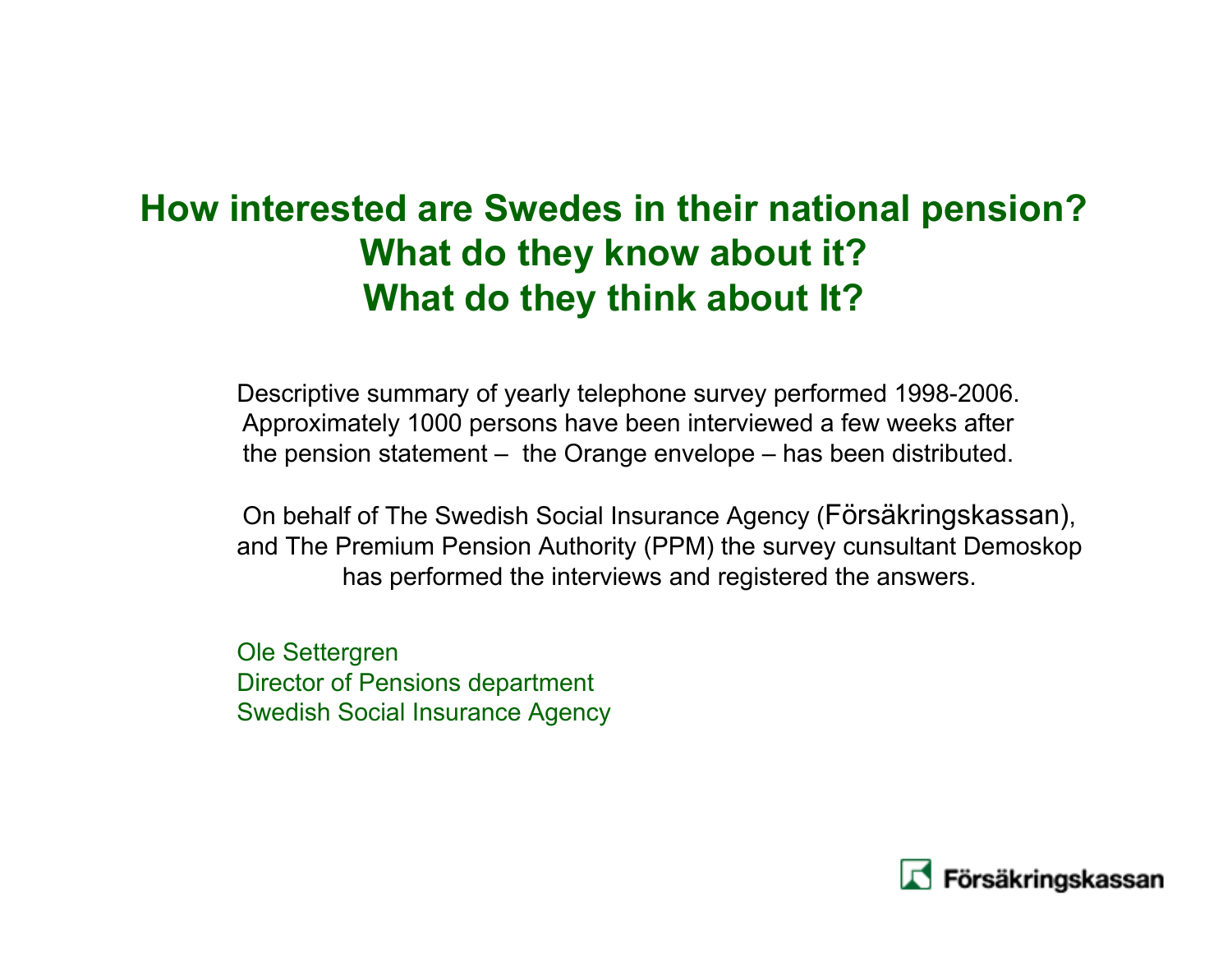# **How interested are Swedes in their national pension?**

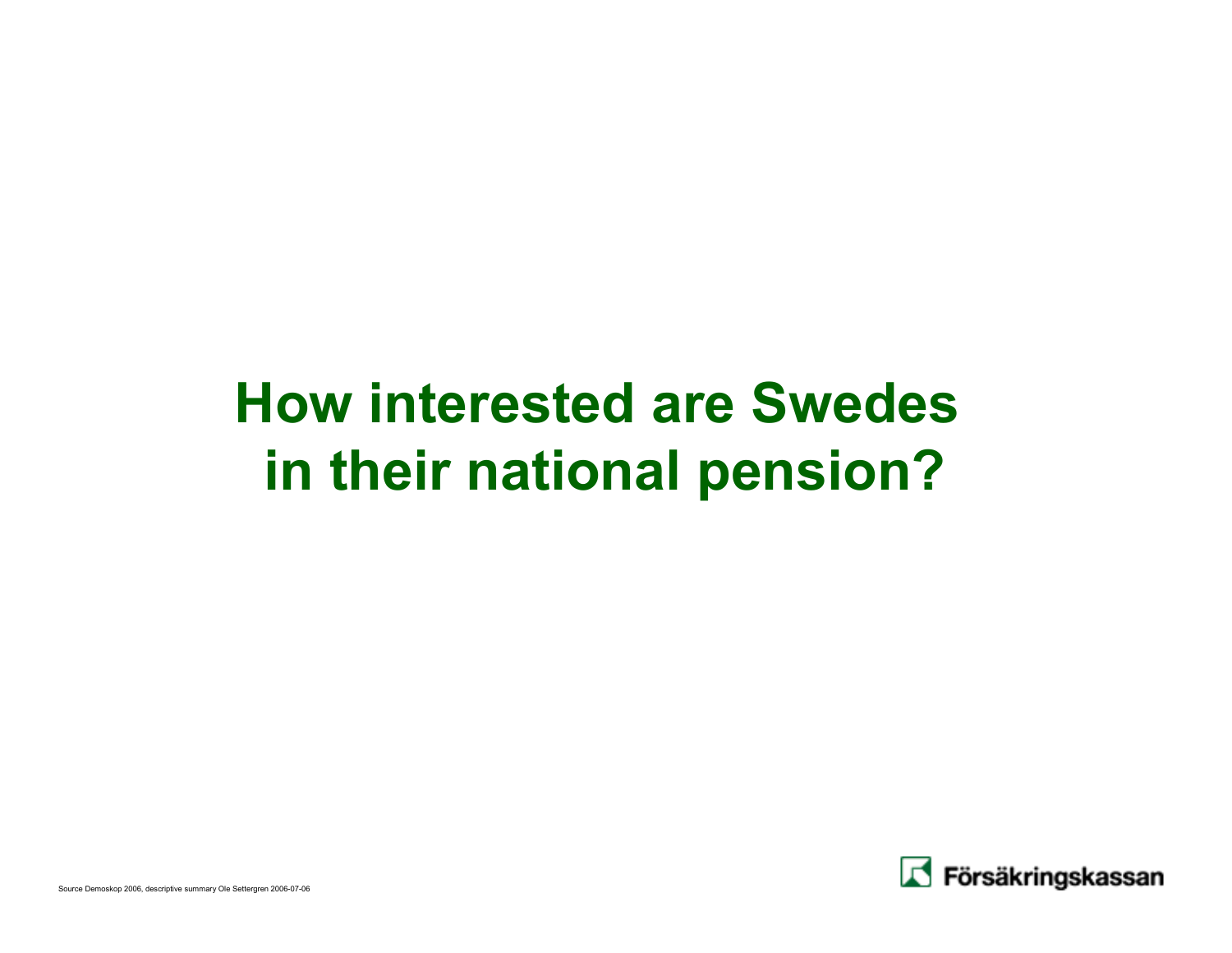

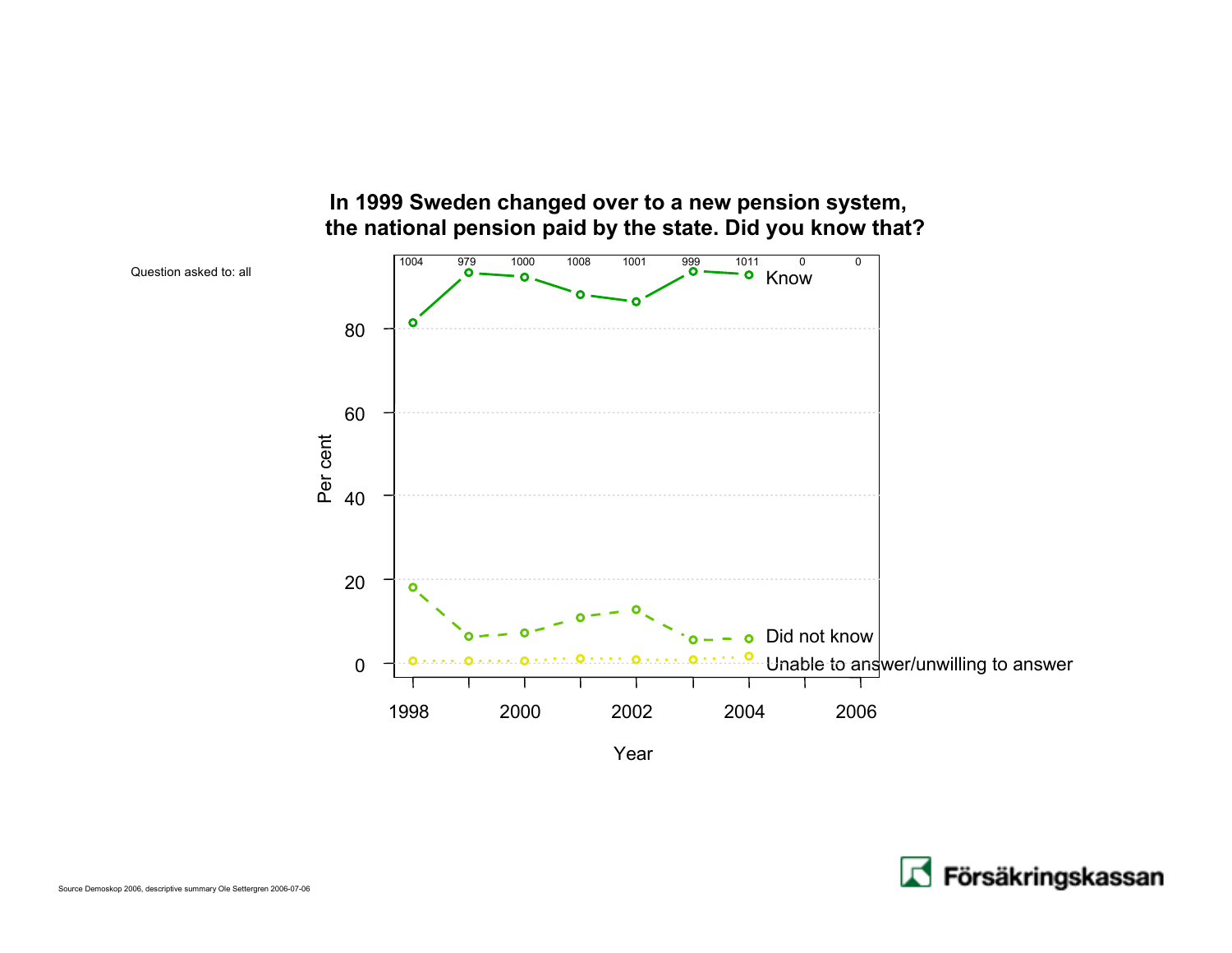#### **Have you recently received an orange envelope from Försäkringskassan and PPM containing information about your national pension?**



Year

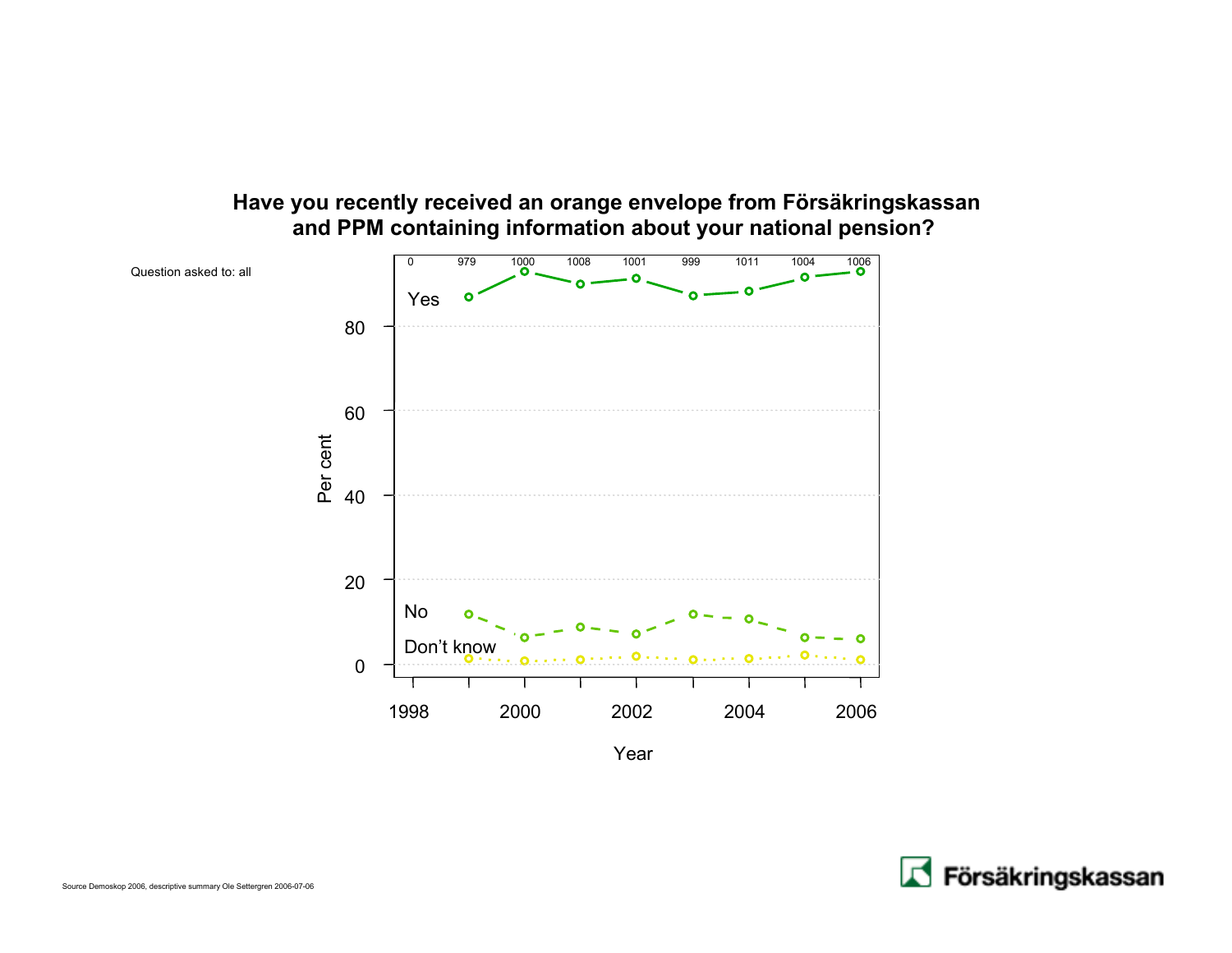

#### **Have you opened your orange envelope?**

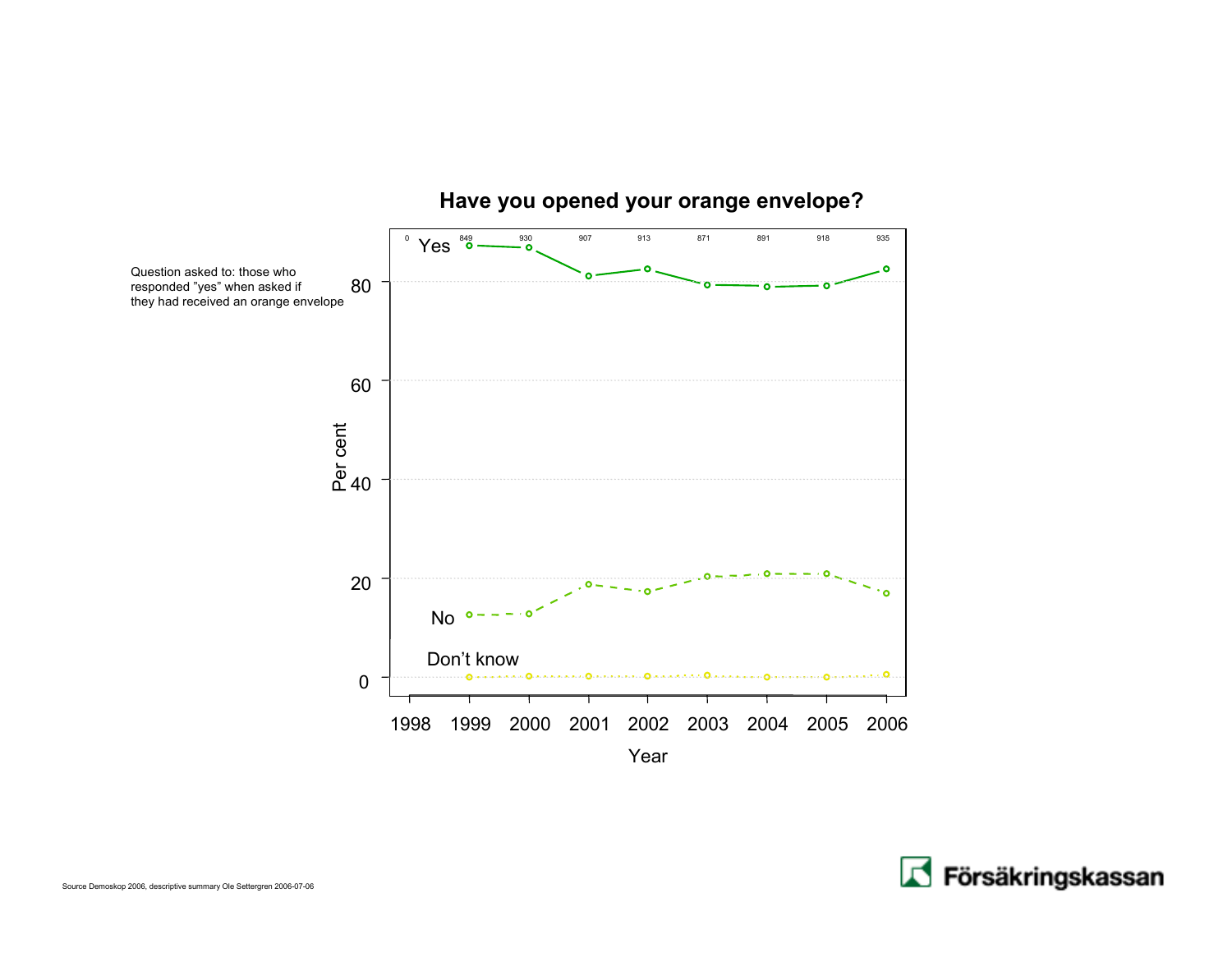

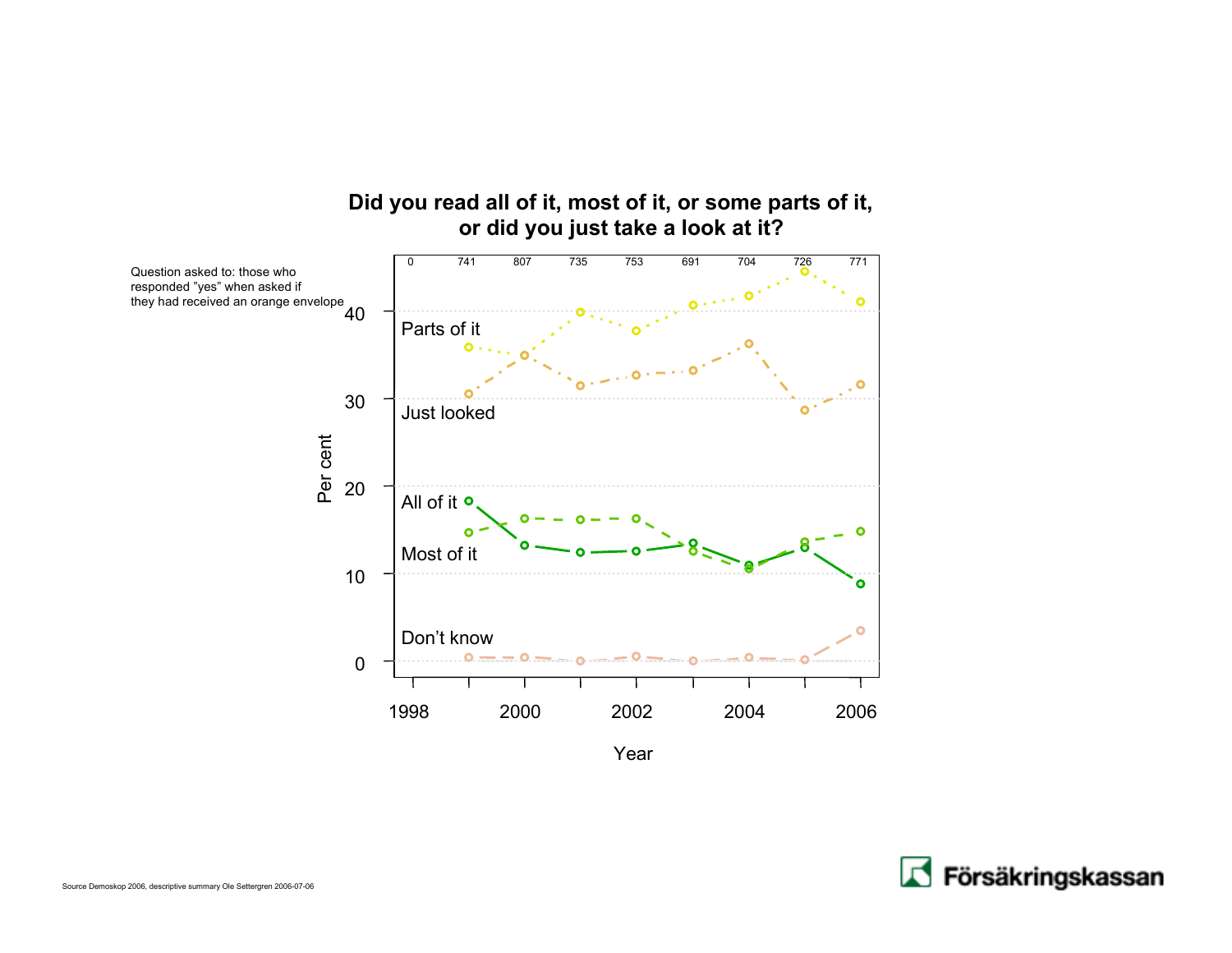

### **Have you compared the information in this year's**

Year

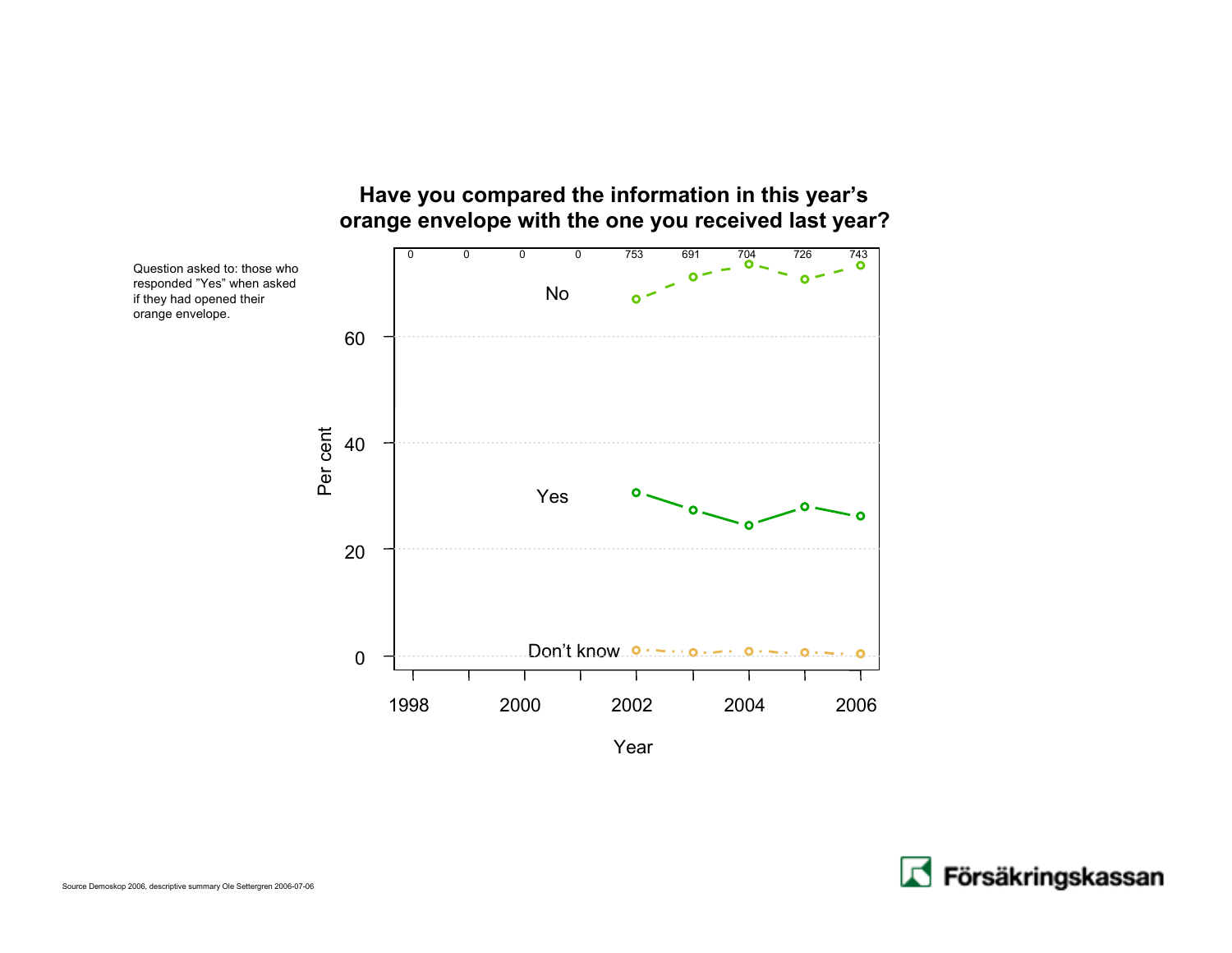

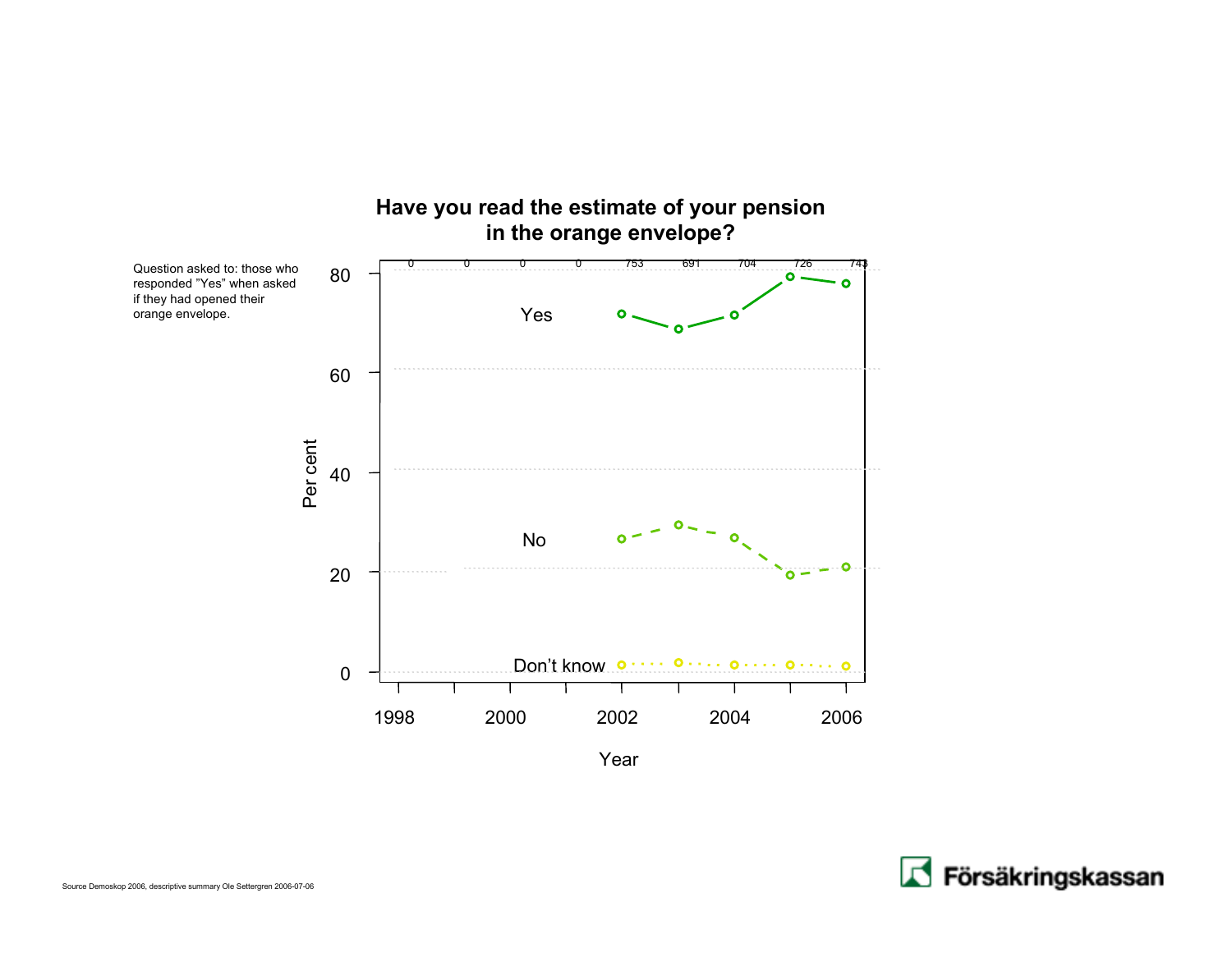

#### **Have you read the statement of your pension account?**



if they had opened their orange envelope.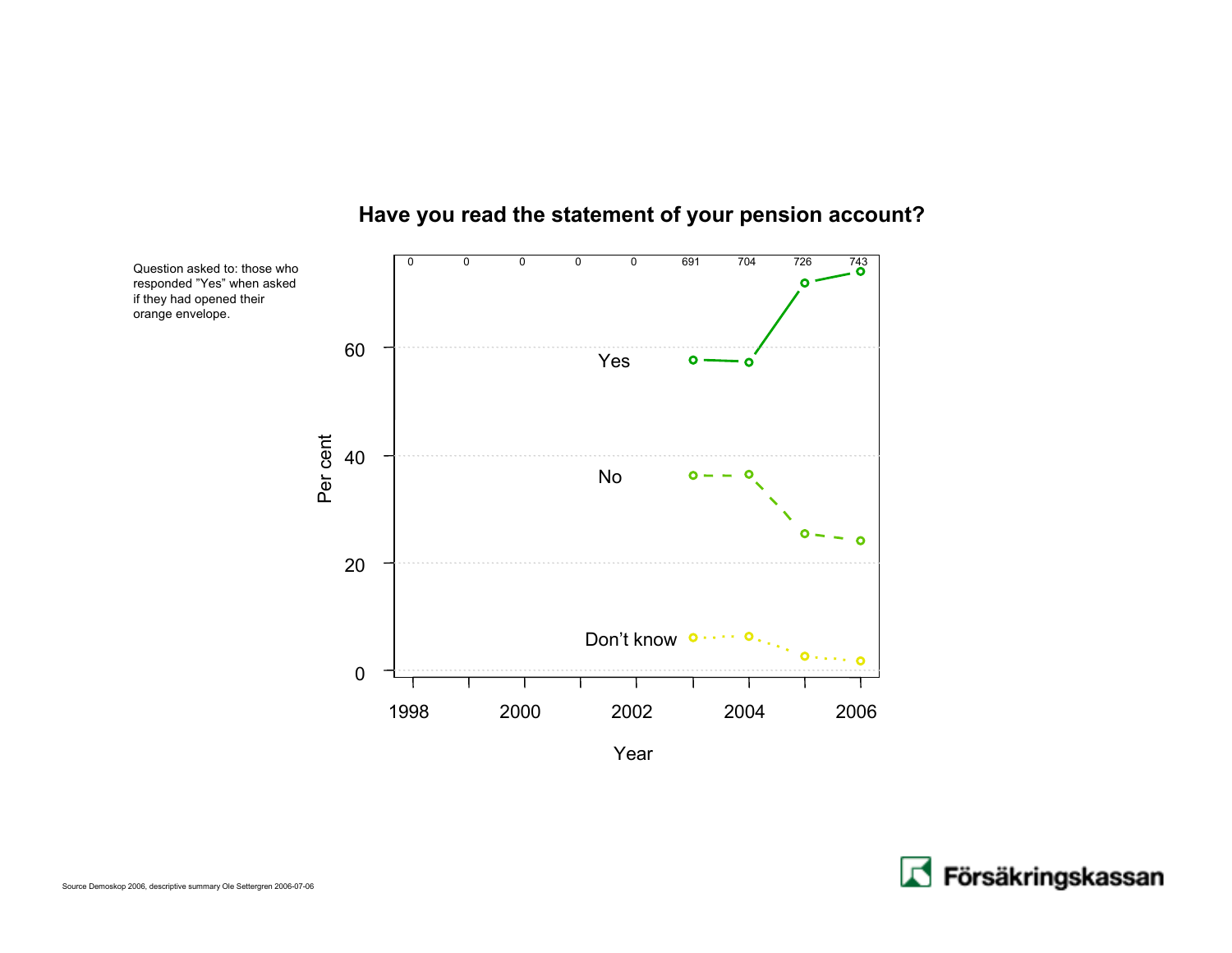#### **In the orange envelope, there is a summary of your account with PPM that tells you how well your premium pension funds have done. Have you read that summary?**



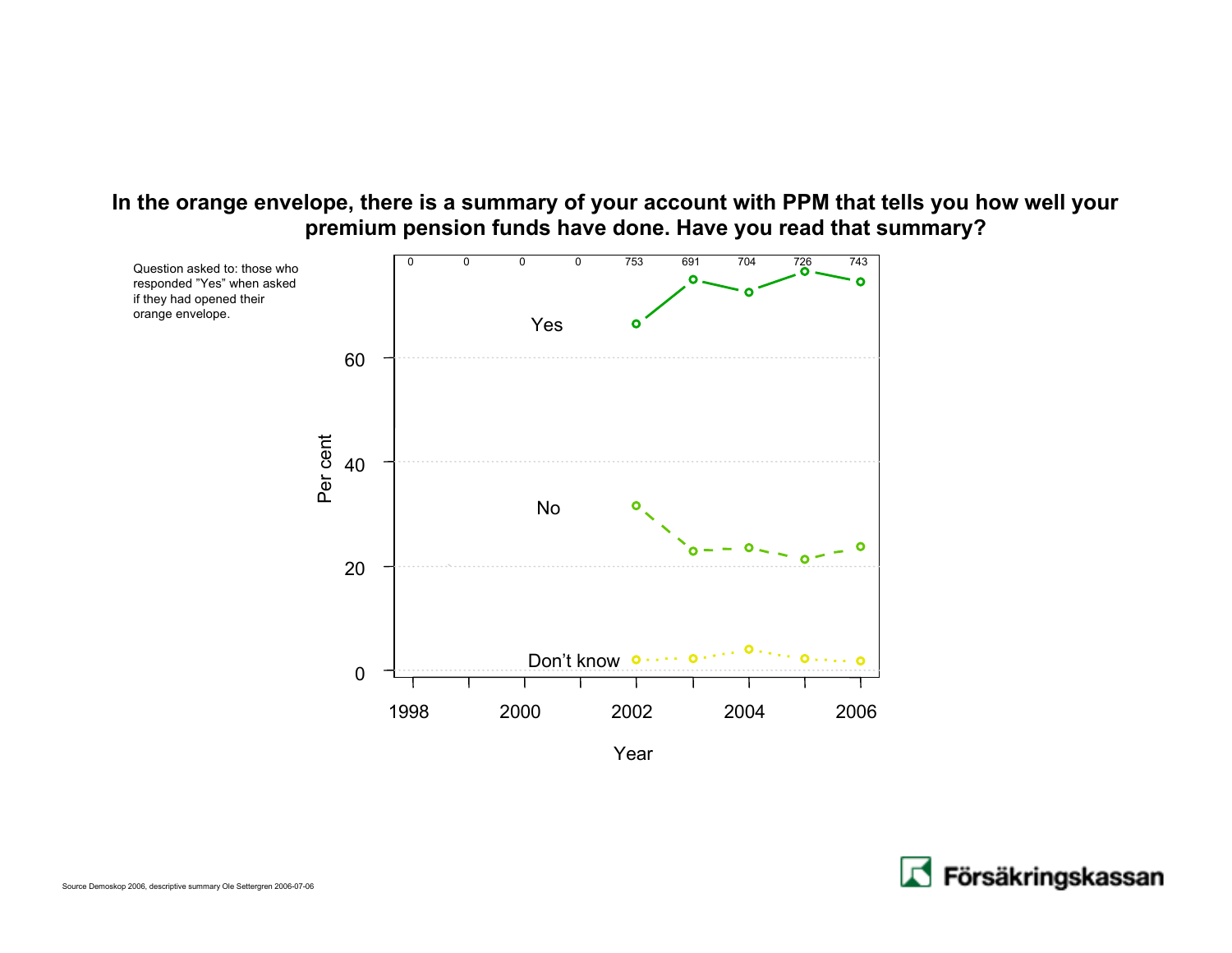#### **In the orange envelope there is an explanation of what affects the size of your national pension. Have you read that information?**





orange envelope.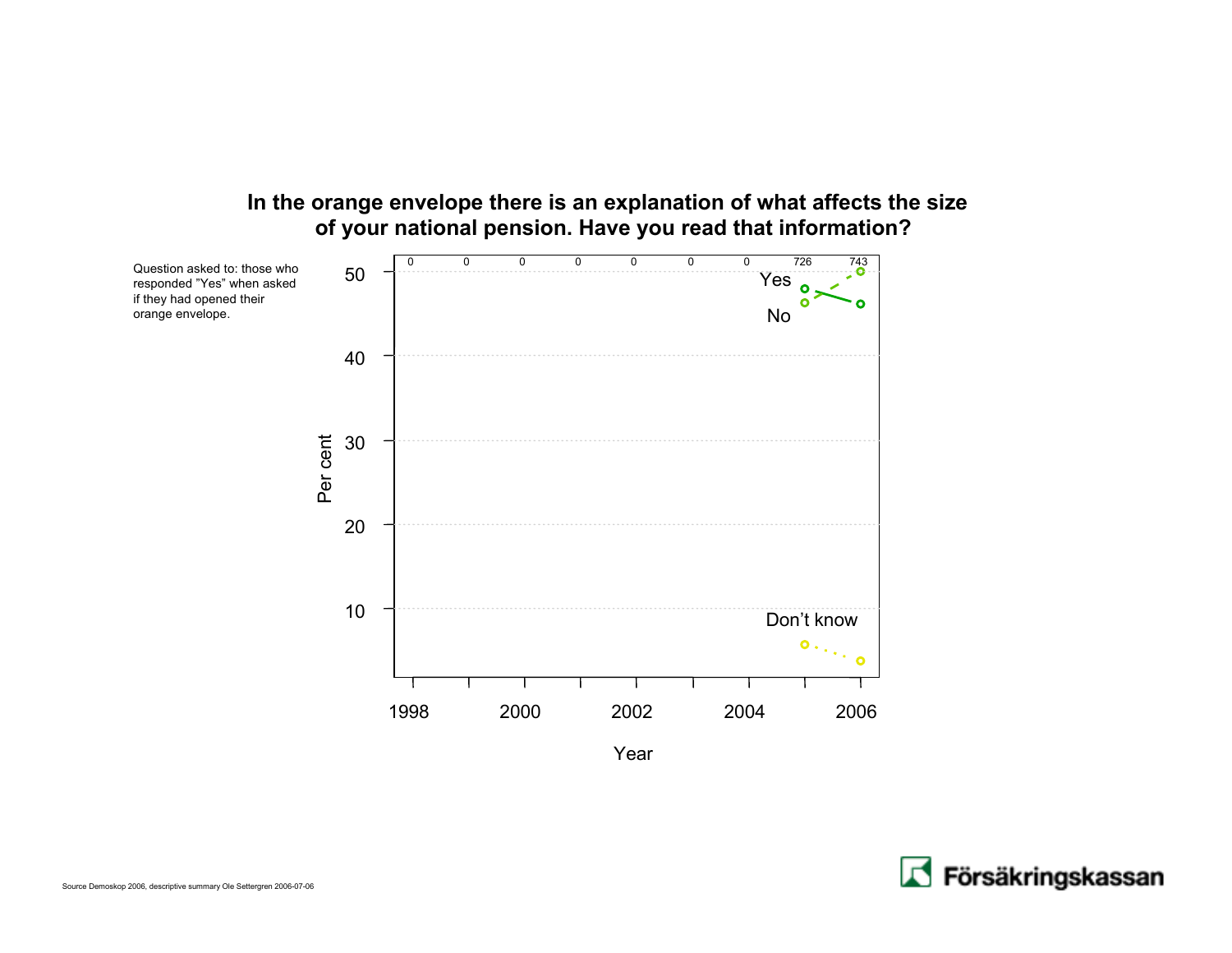# **What do Swedes know about their national pension?**

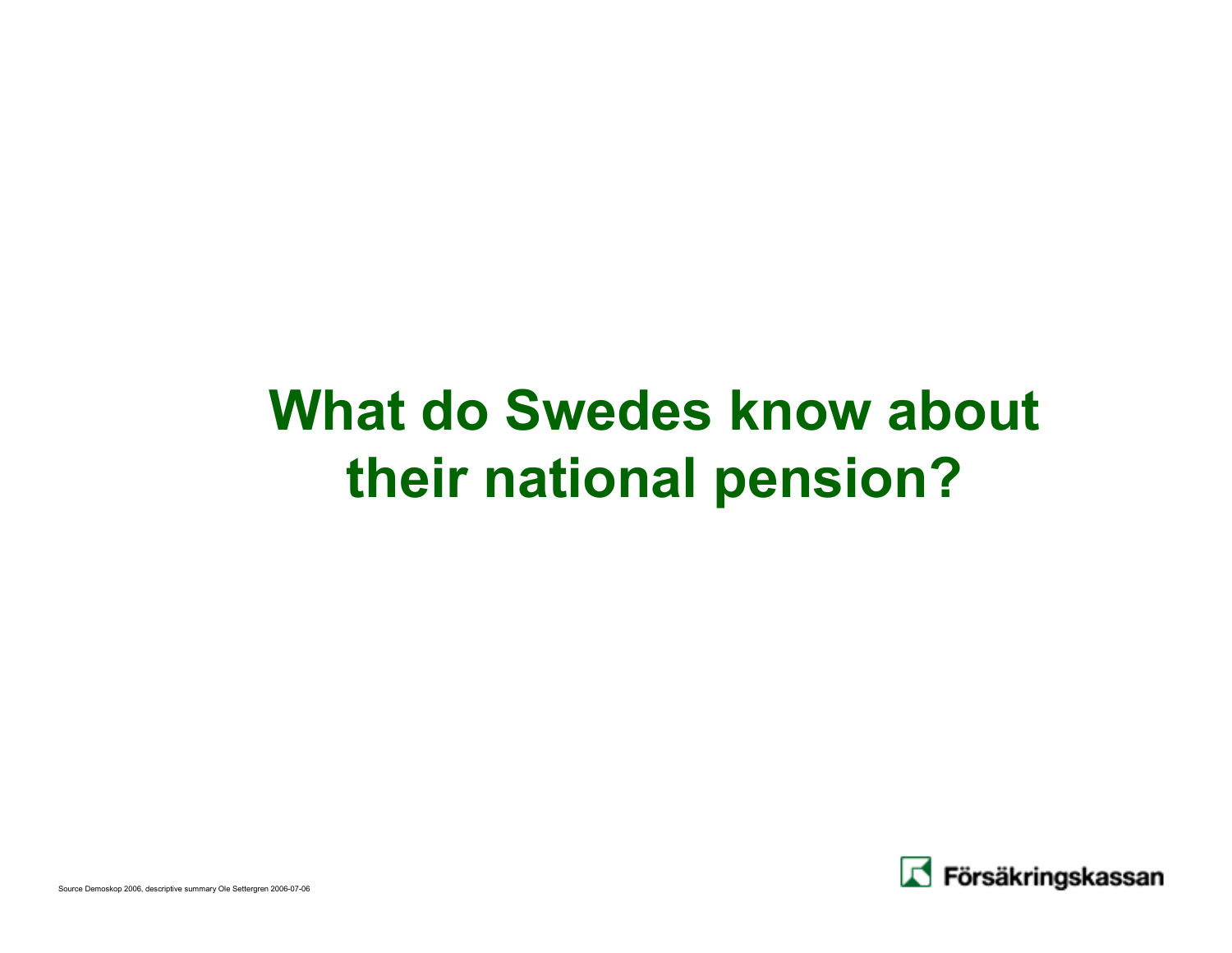

#### **How much do know about the national pension?**

Year

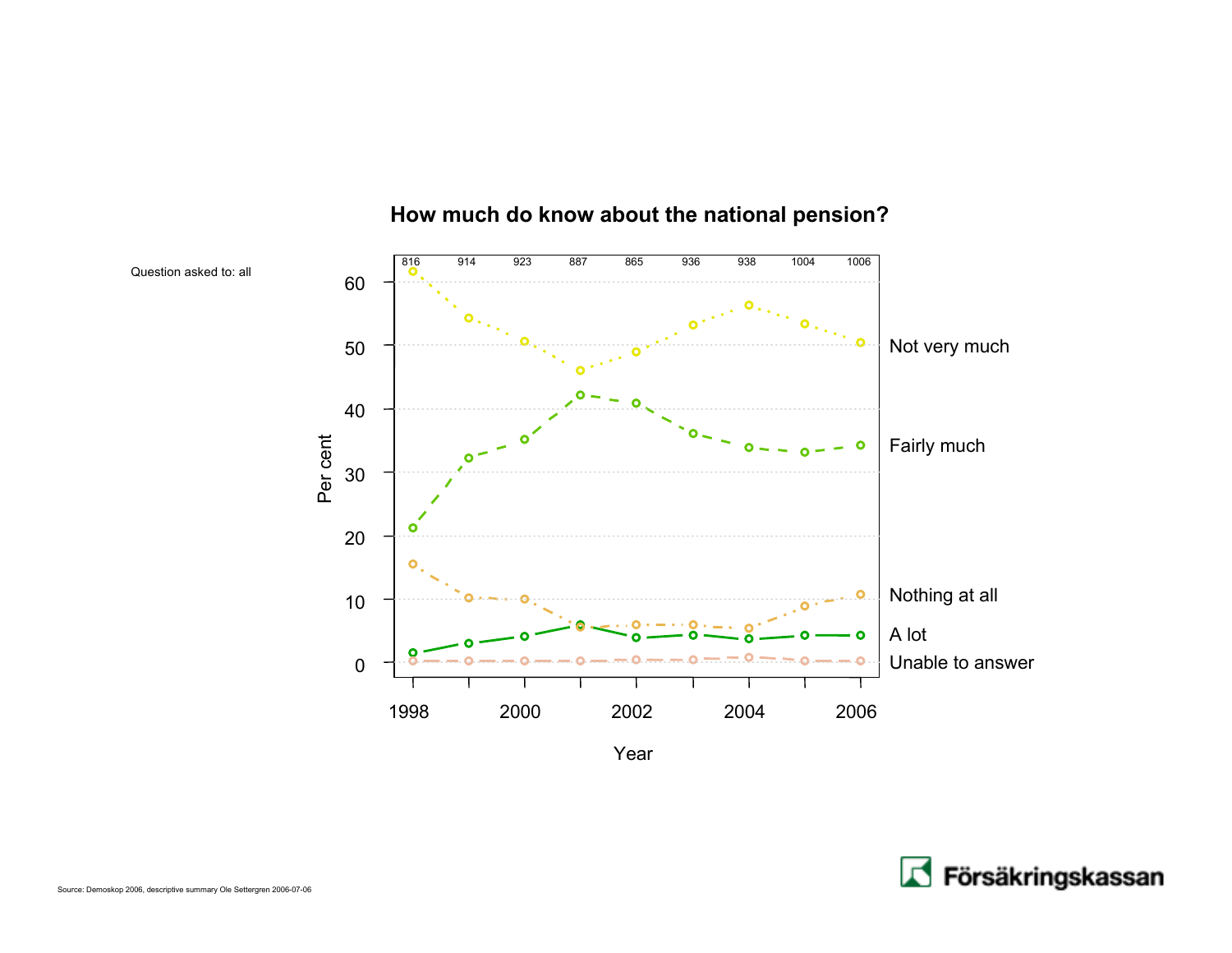

Försäkringskassan

#### **The national pension is based on years of taxable income. Do you know how many years?**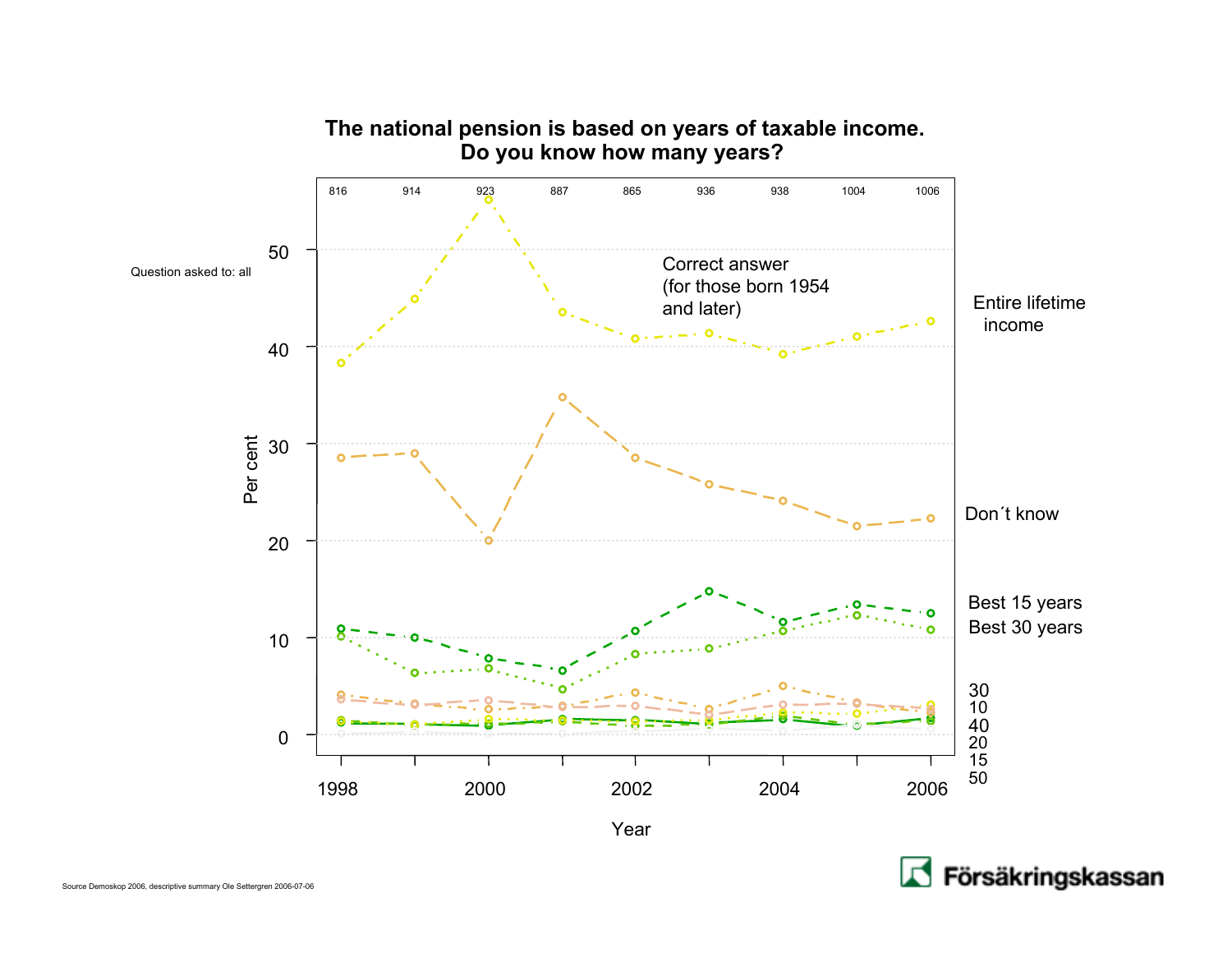

**Your national pension consists of three types of benefits,**

### **Do you know them by their name?**

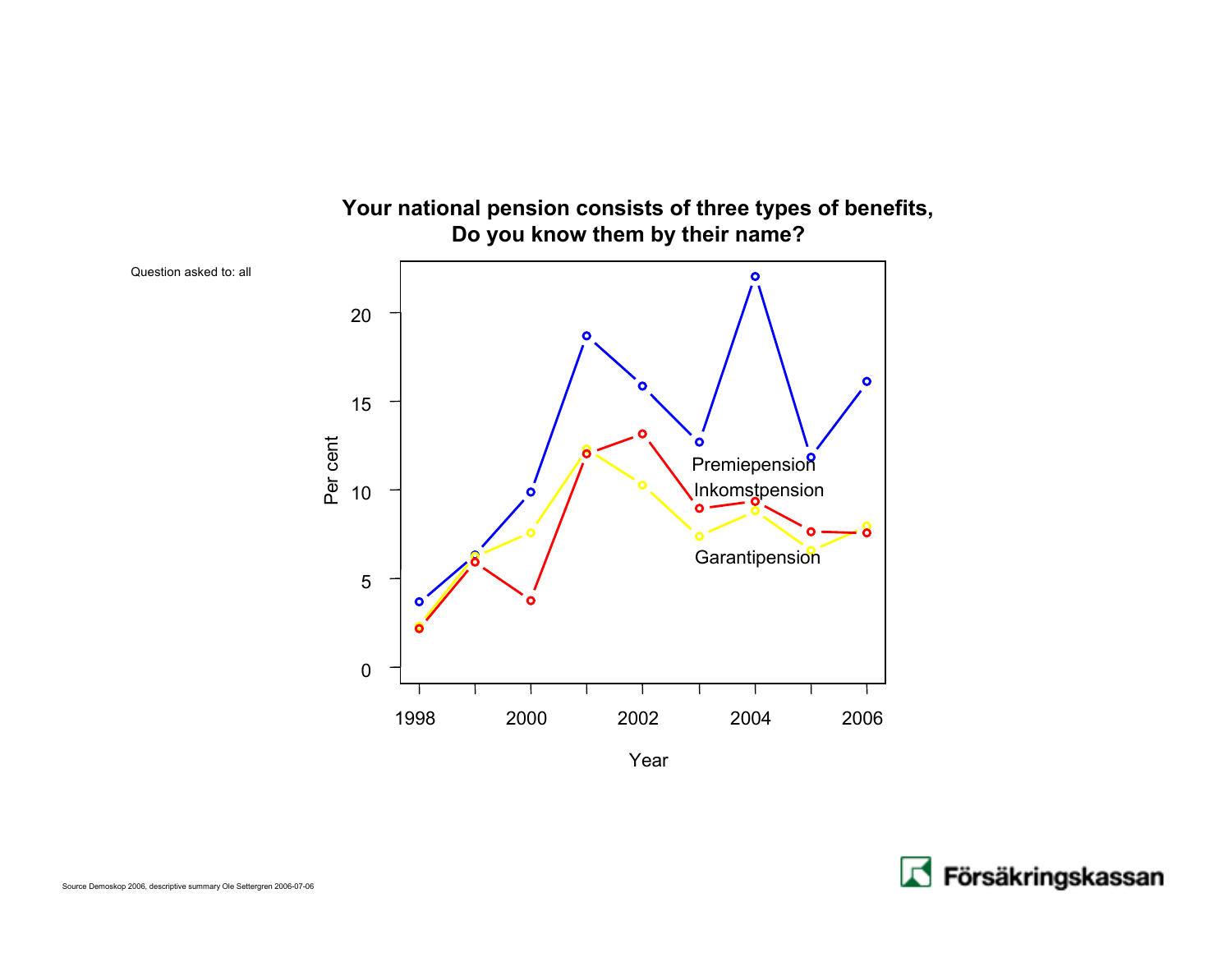

#### **Will you receive a larger pension if you have had small children?**

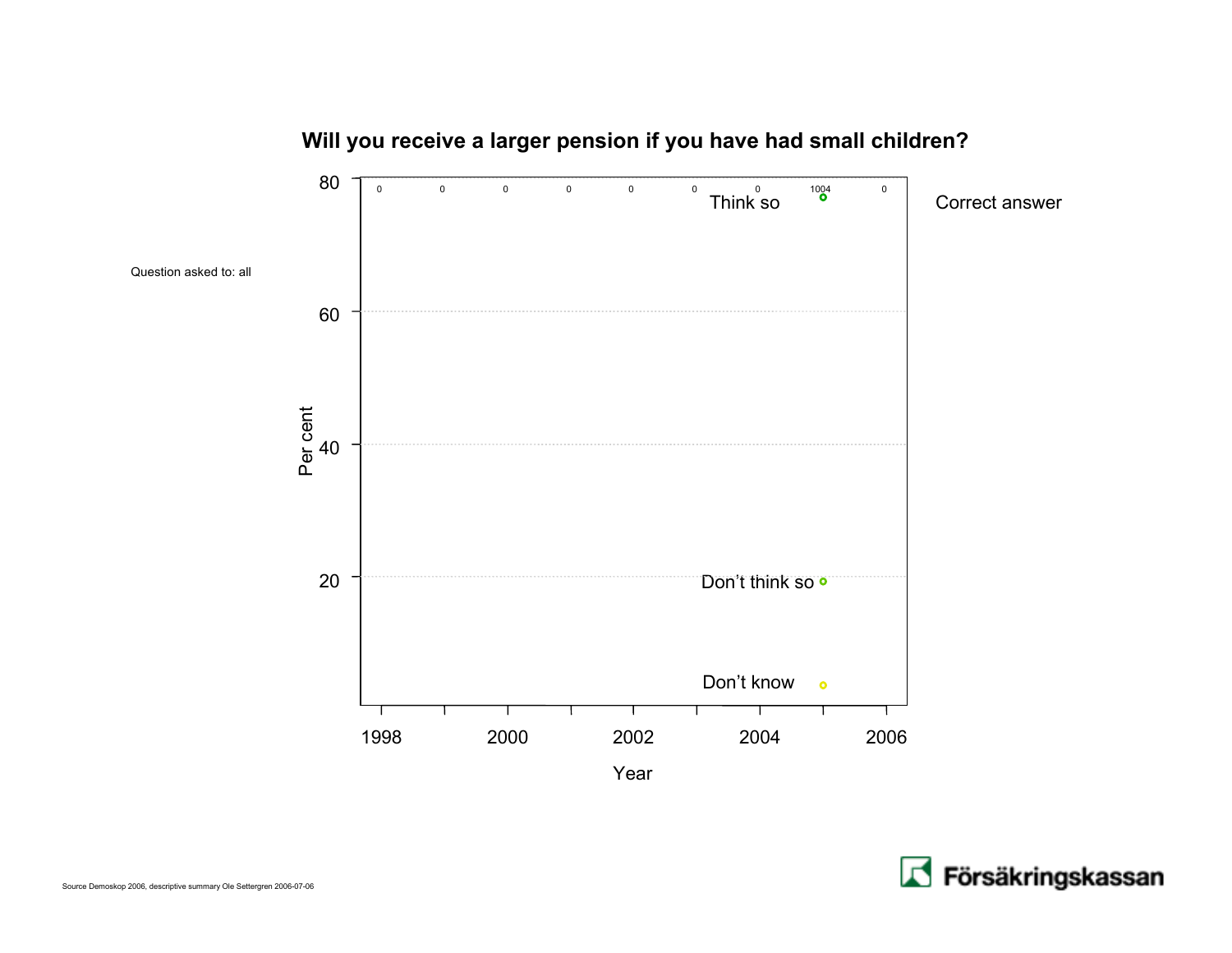

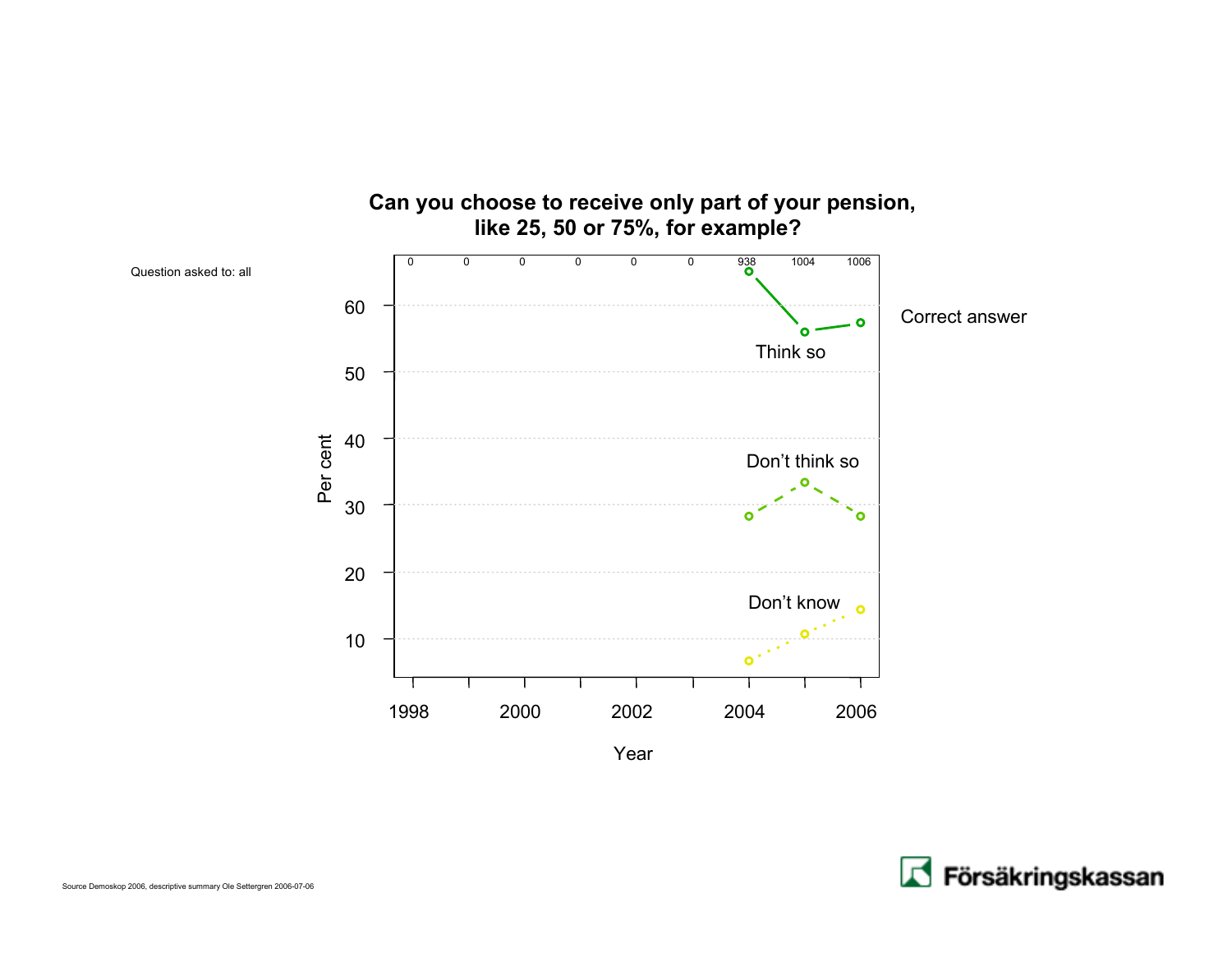# **What do Swedes think about their national pension?**

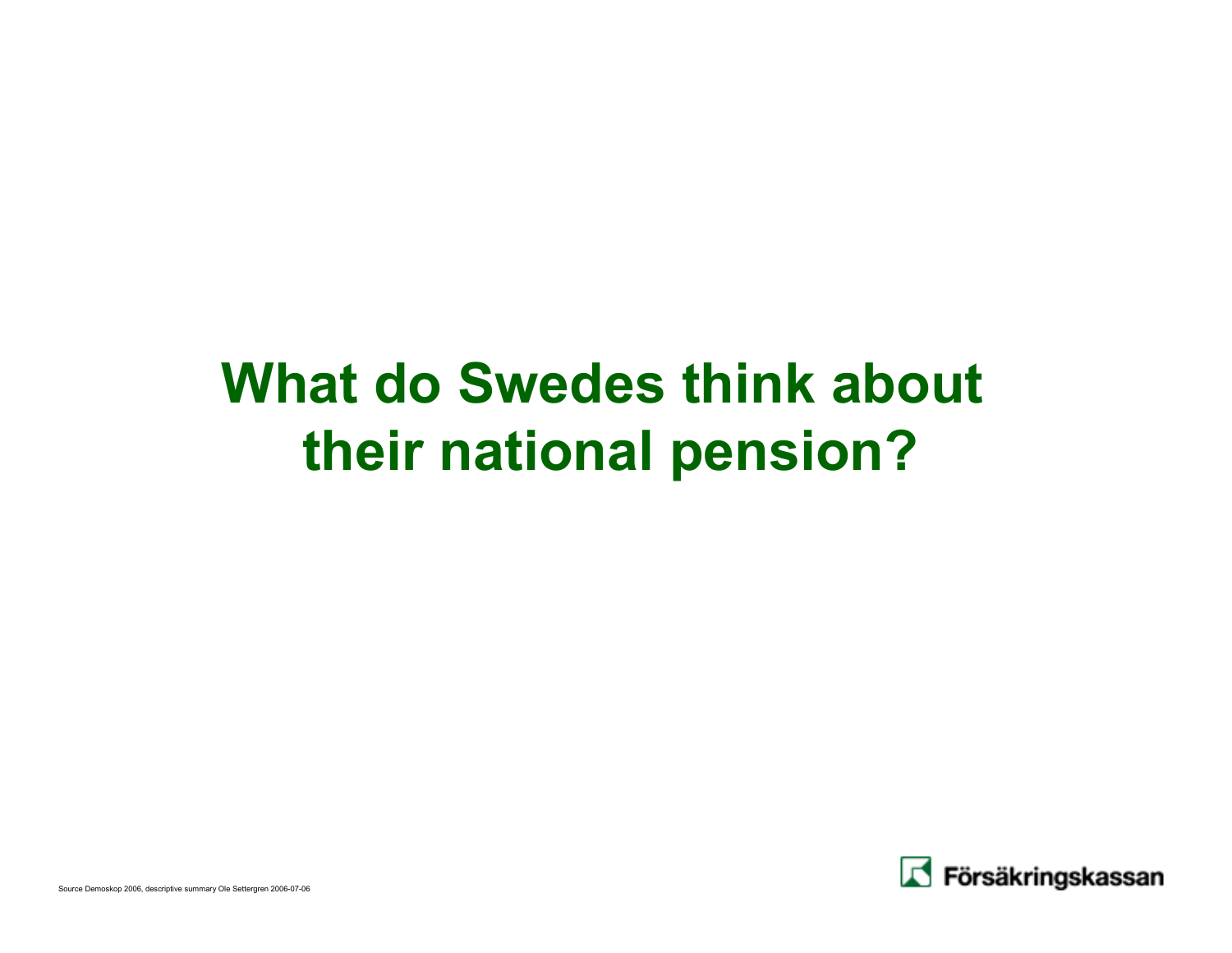

#### **How confident are you about your national pension?**

Year

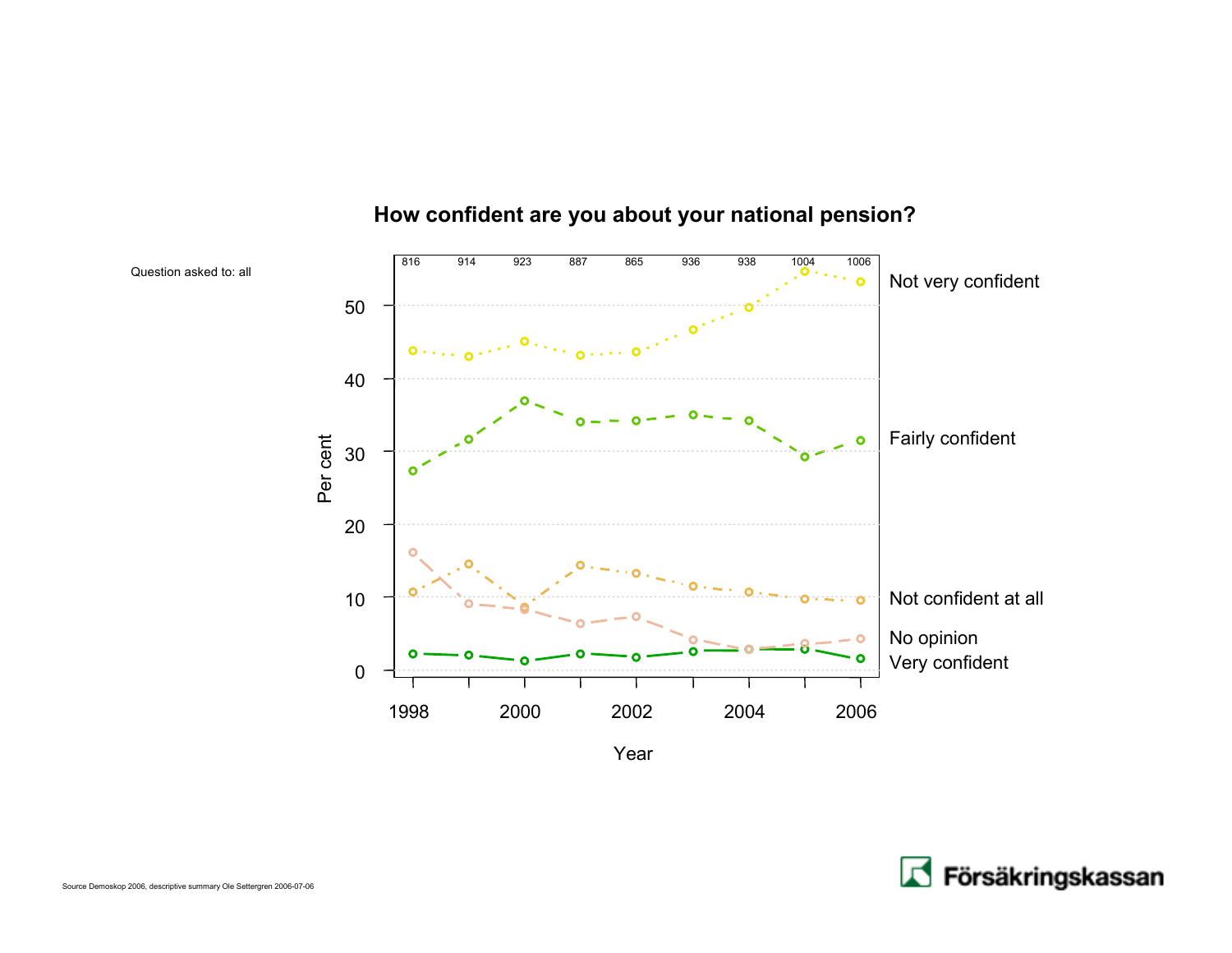#### **What was your reaction when you read what was in your orange envelope? Were the amounts shown higher, about the same, or lower than you had expected?**



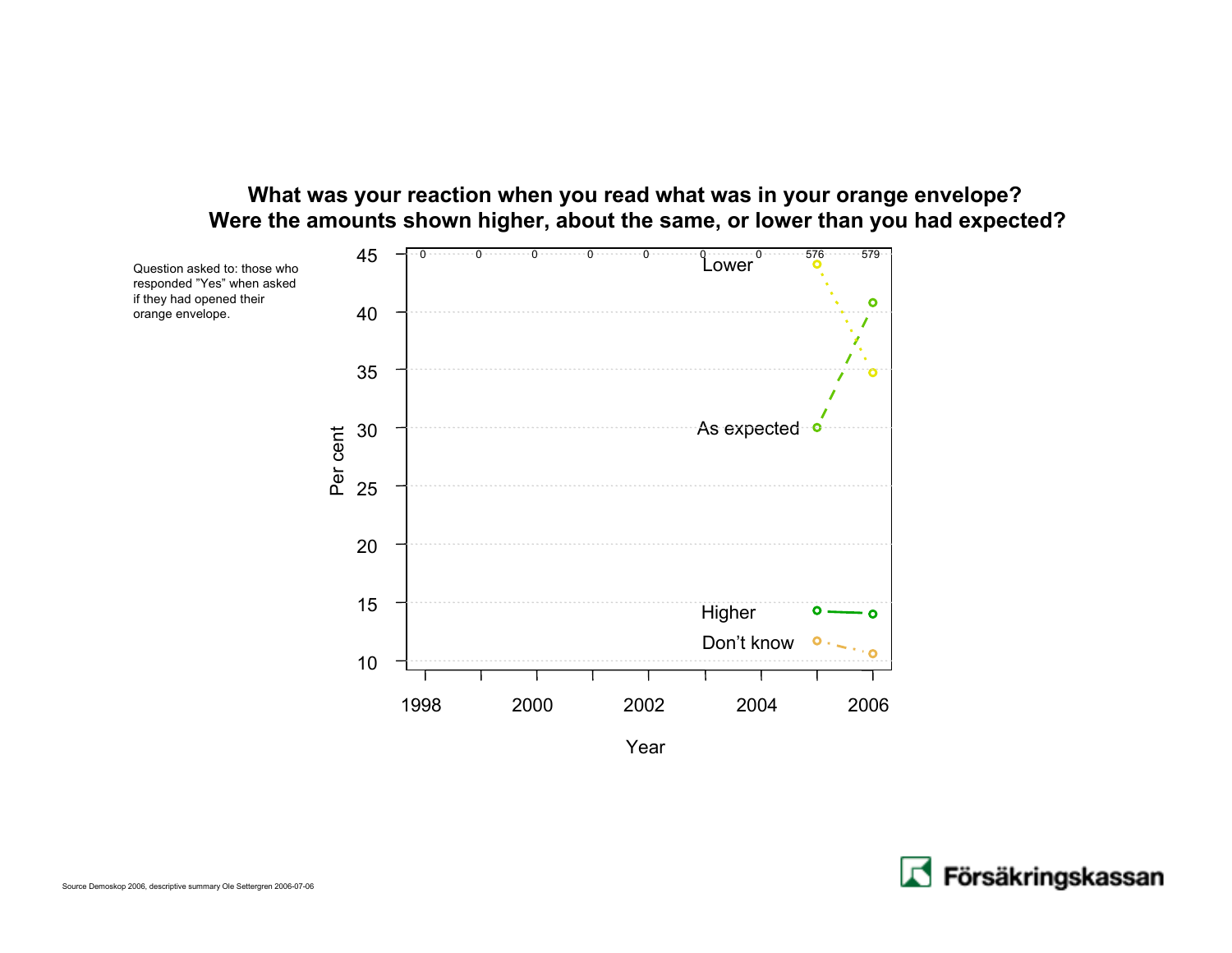

### **Was it easy or hard to understand the information**

Year

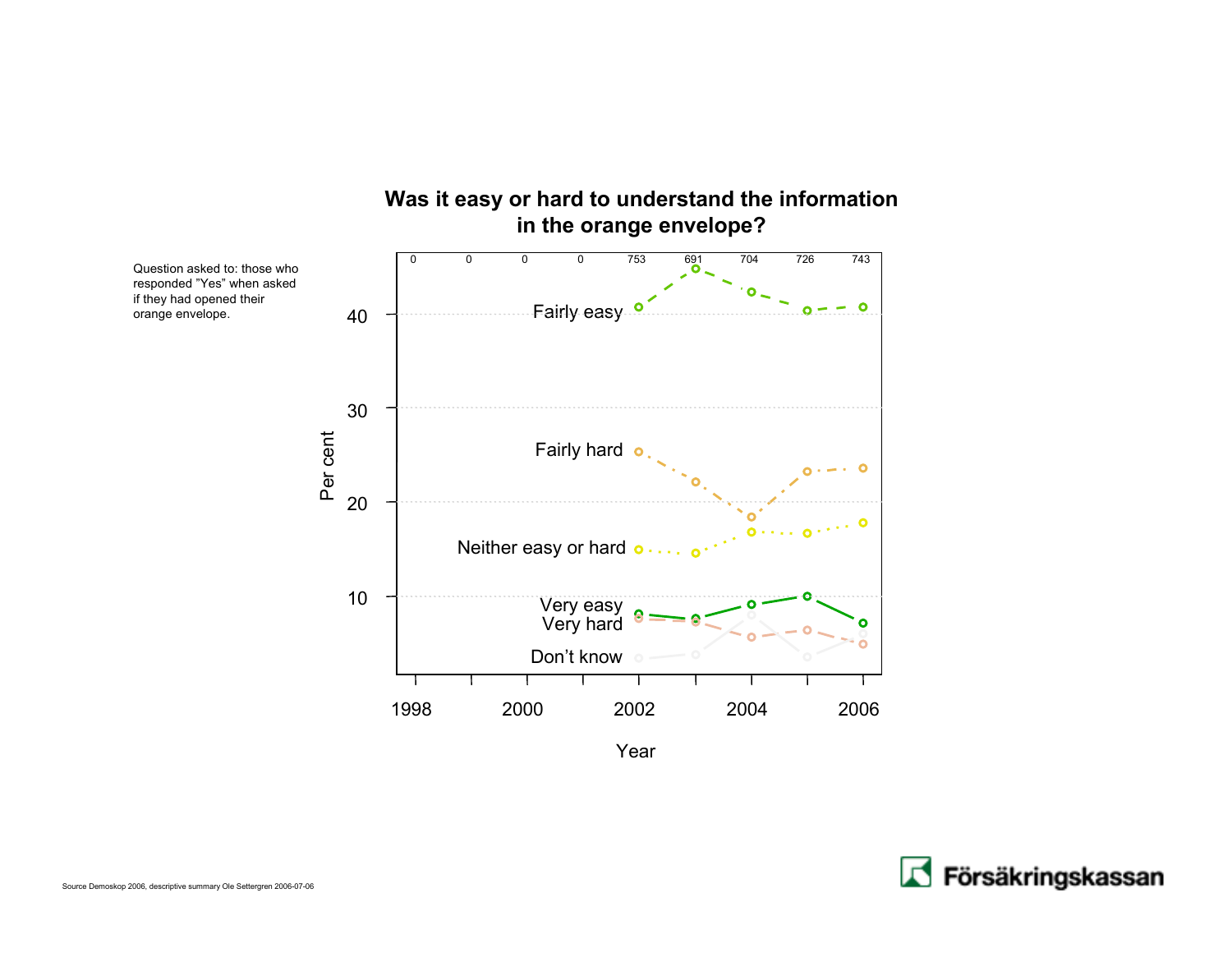

#### **How credible do you think the estimate is?**

Year



responded "Yes"

the estimate.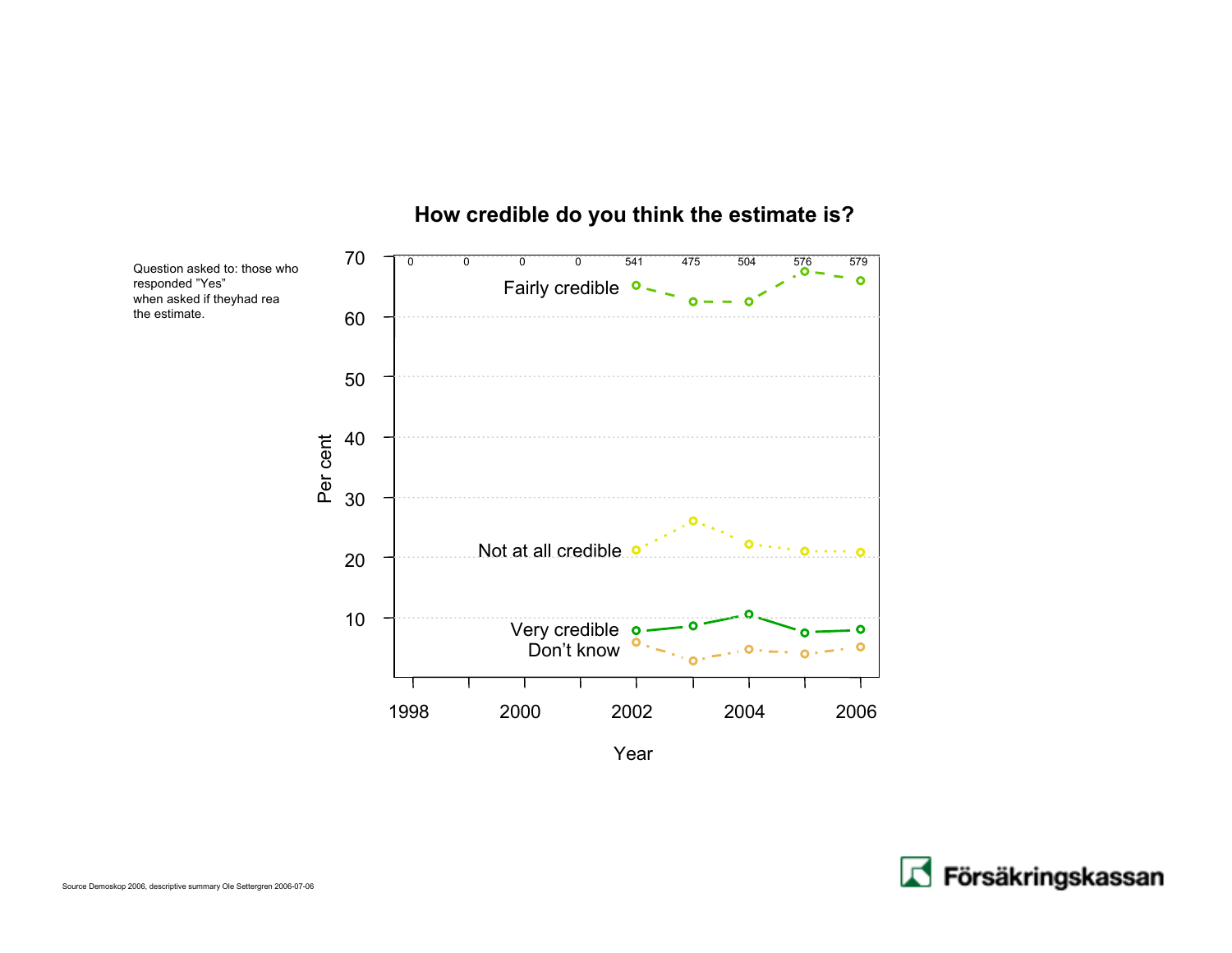#### **Aside from the information on the return on your premium pension funds, is your general impression about the information in your PPM account summary positive or negative?**



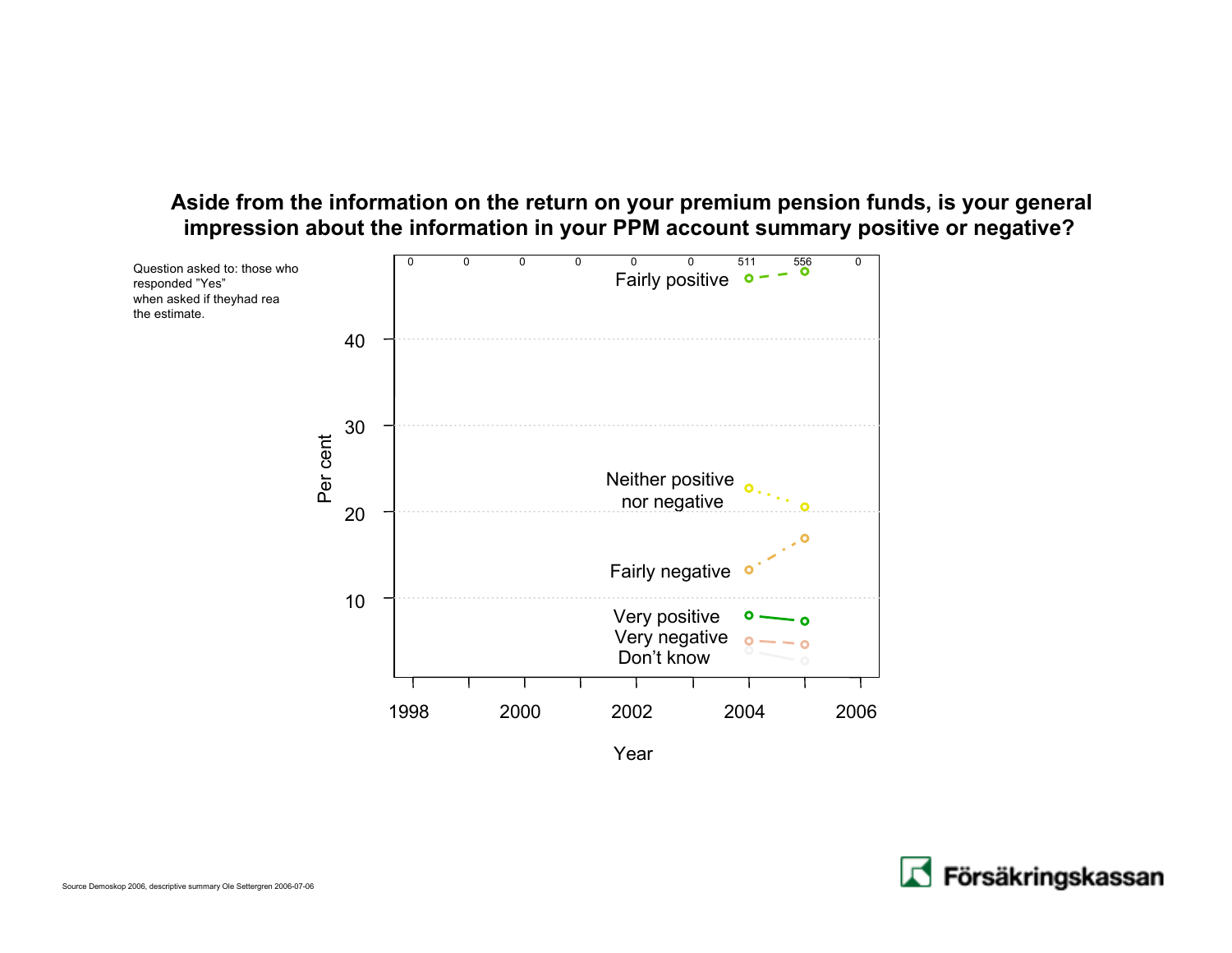

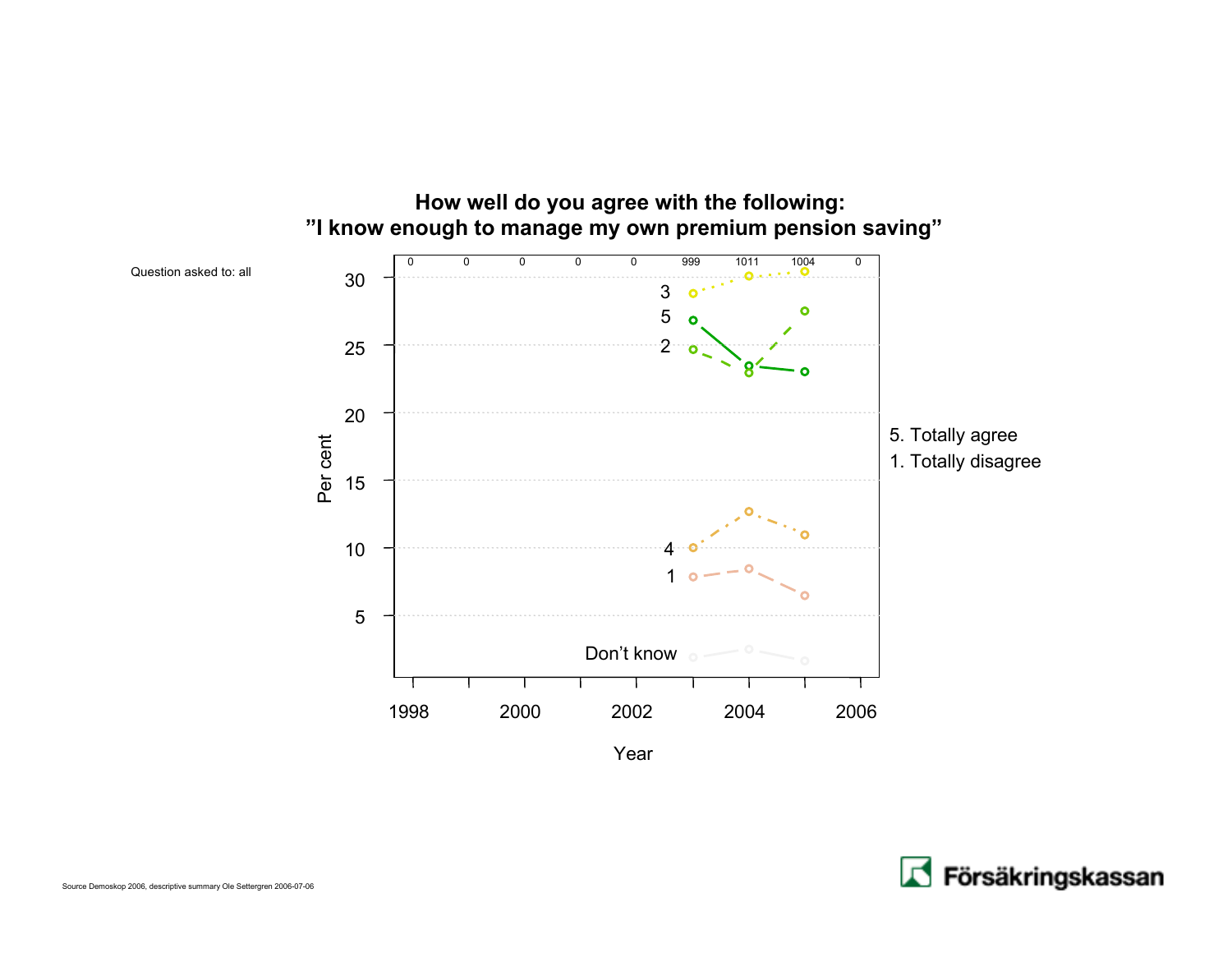## **Information on the respondents**

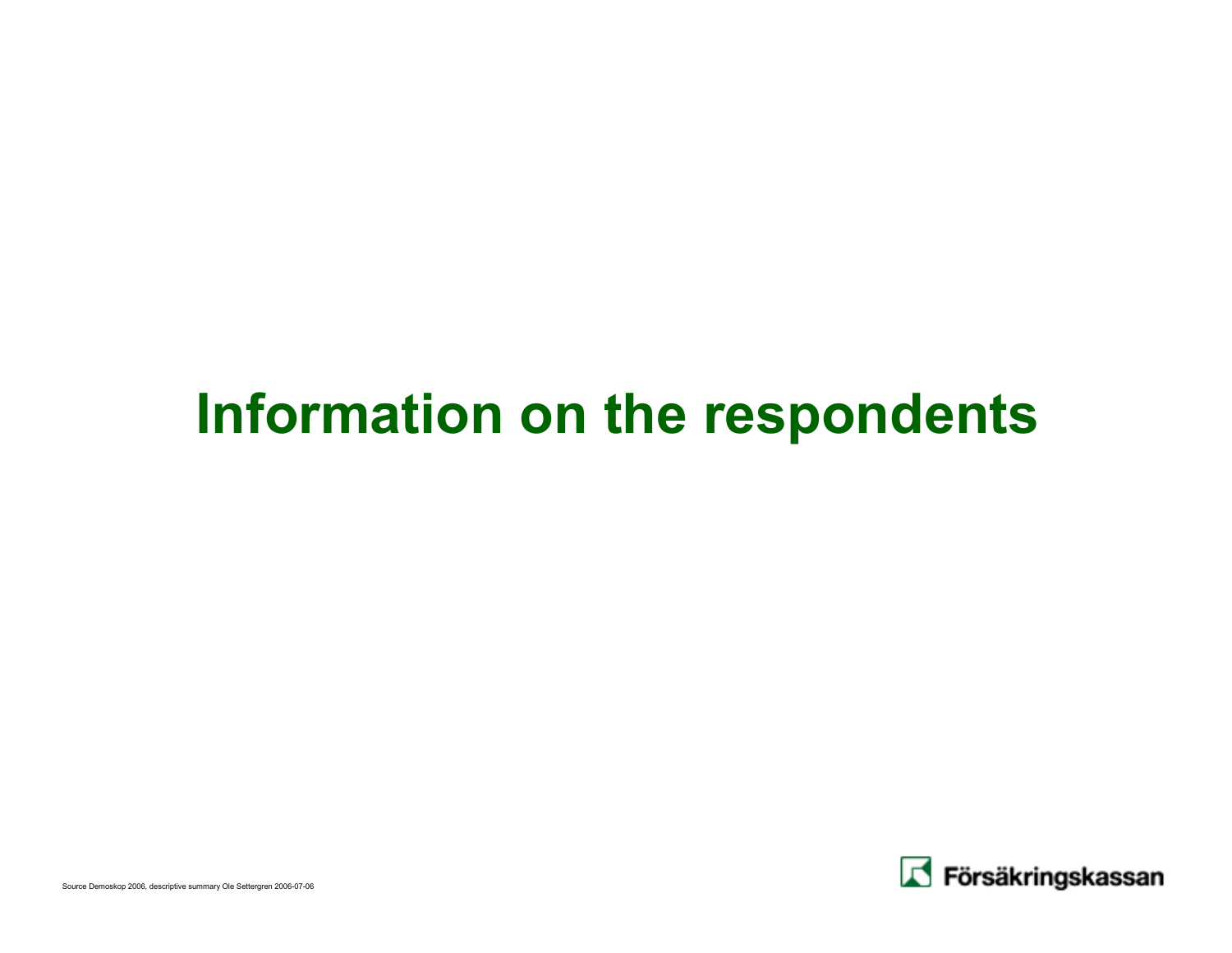#### **At this time, do you have any private pension savings, in other words, money that you pay into your own pension account and is not connected with your job?**



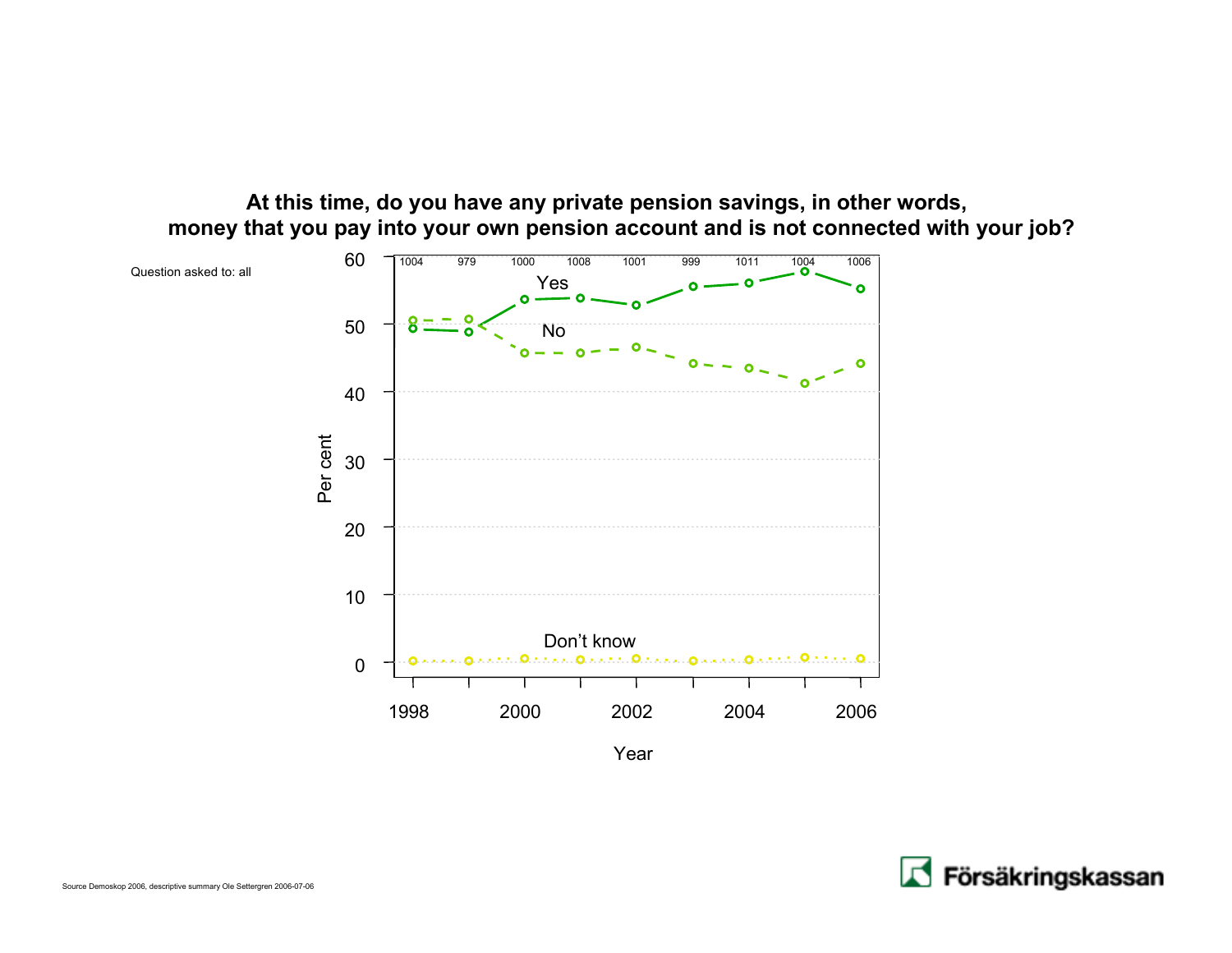

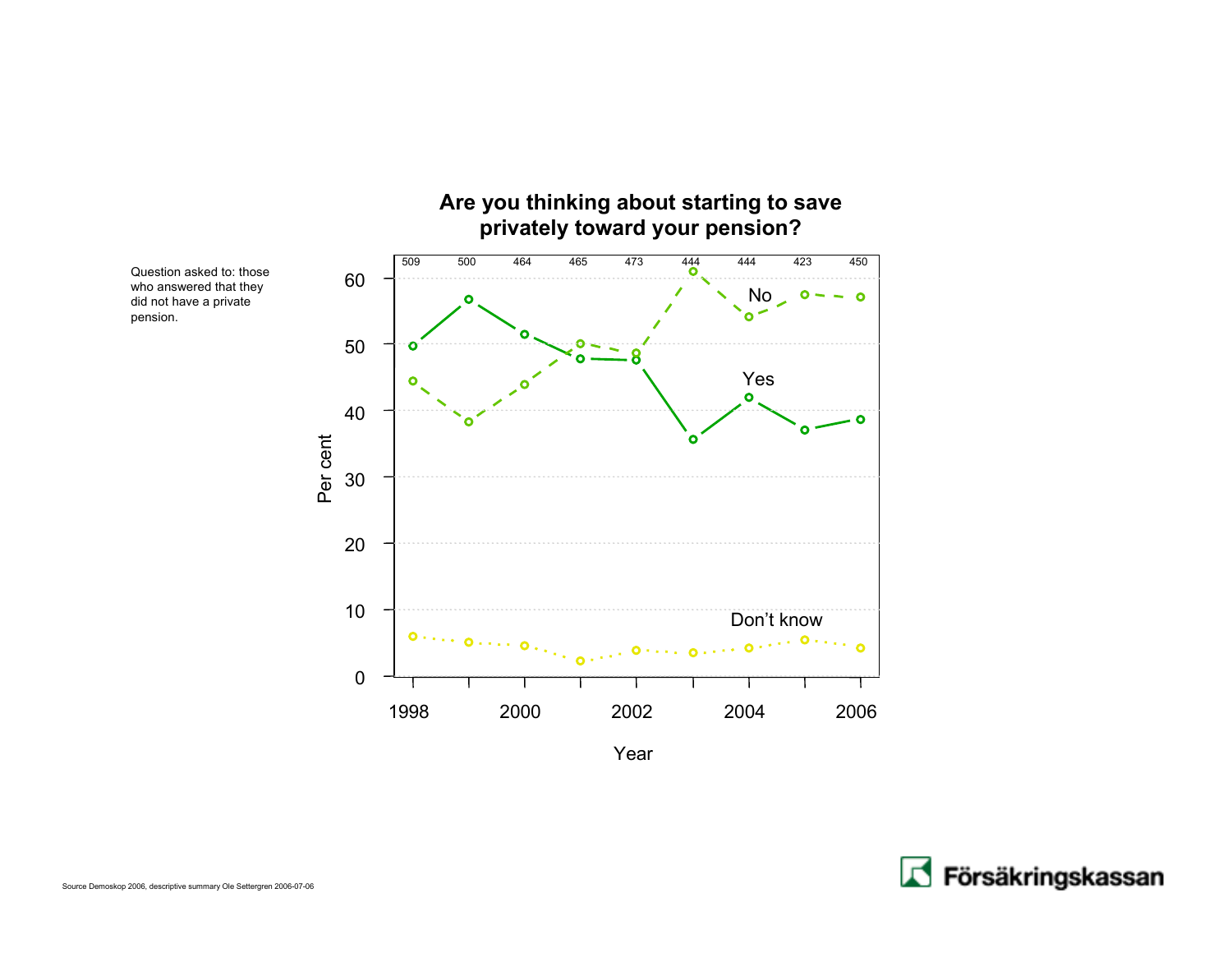

Question asked to: all

Year

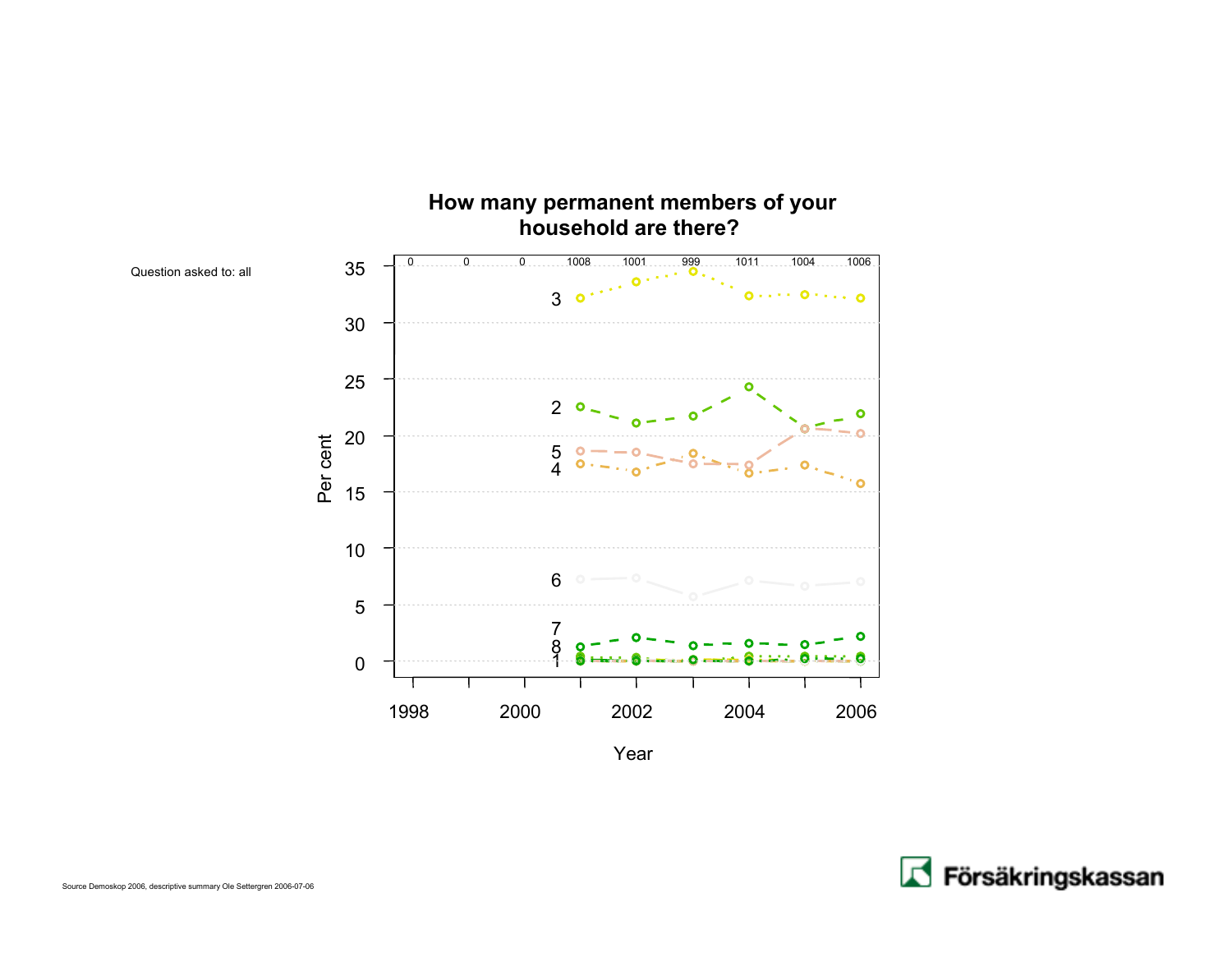

#### **How many of them are below 18?**

Year



Question asked to: those

household member.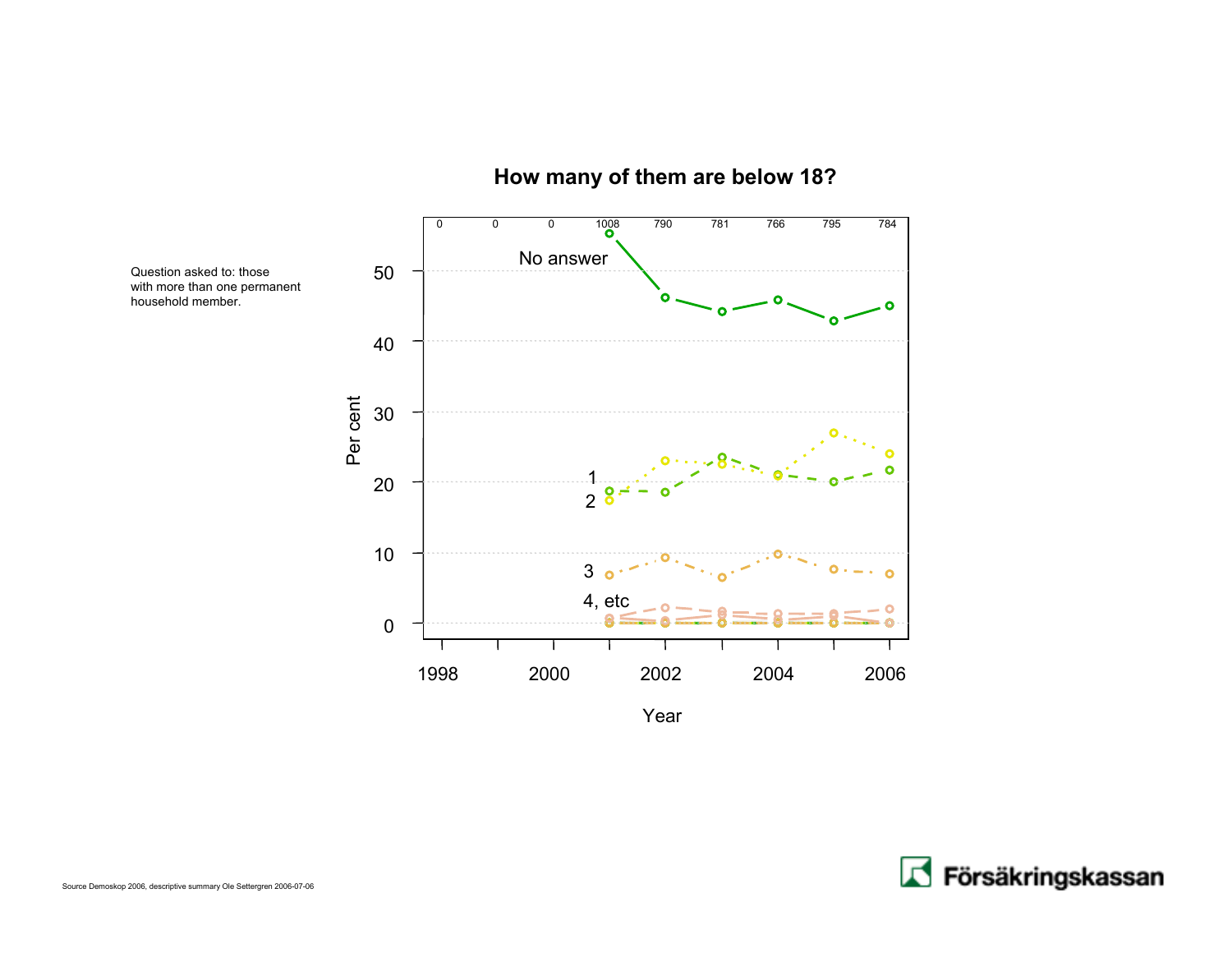

#### **Type of occupation, are you?**

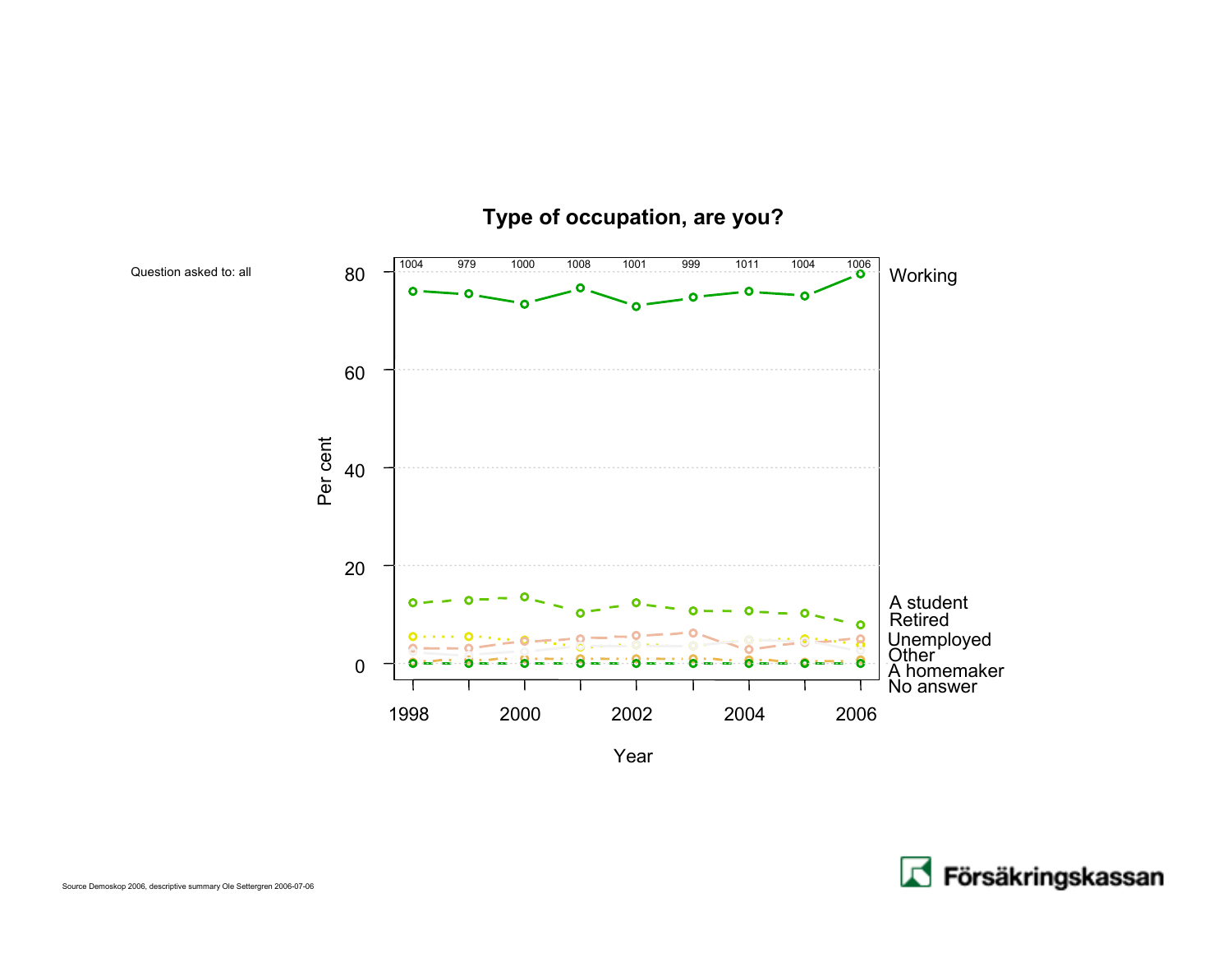



Question asked to: those whoresponded that they were working.

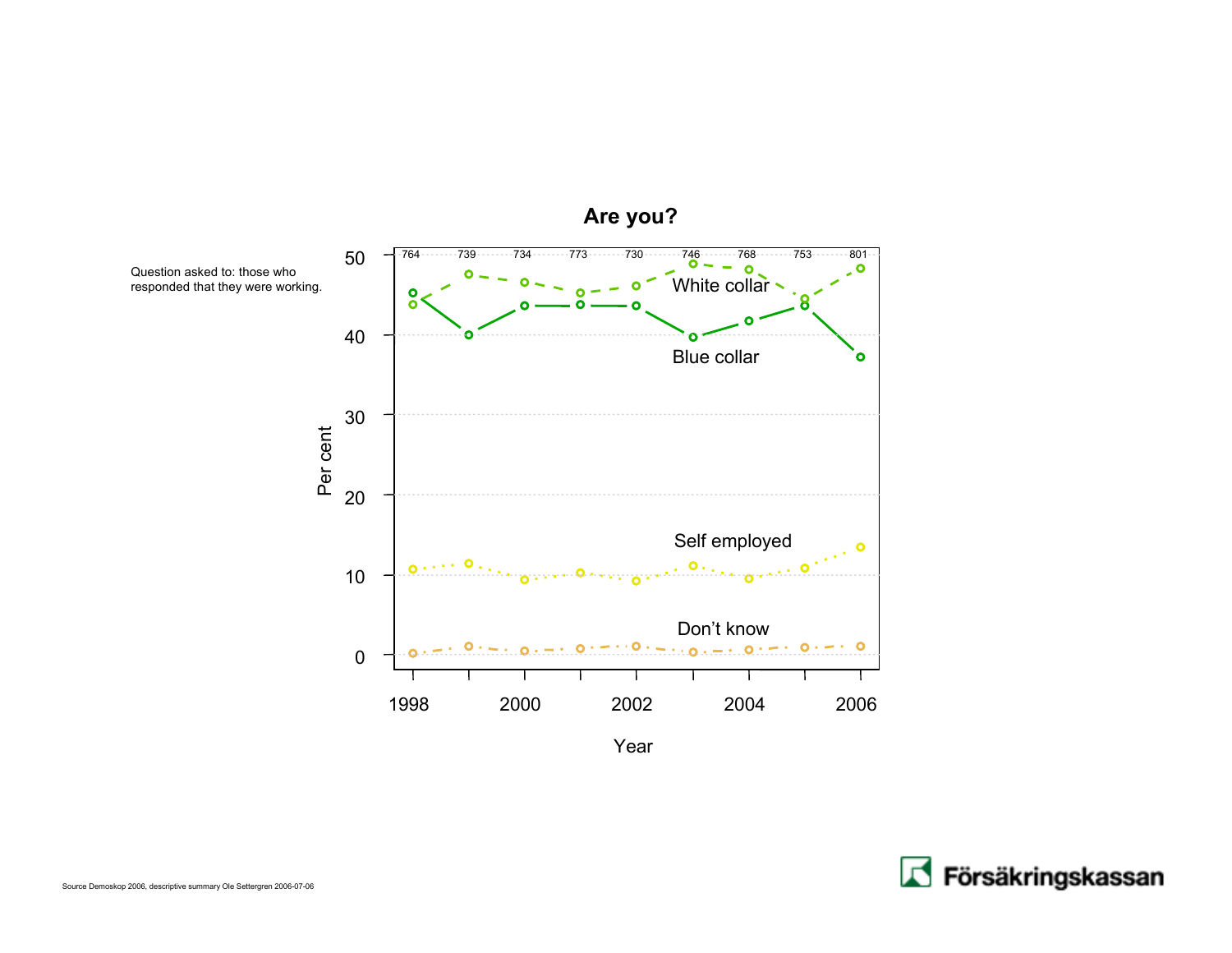

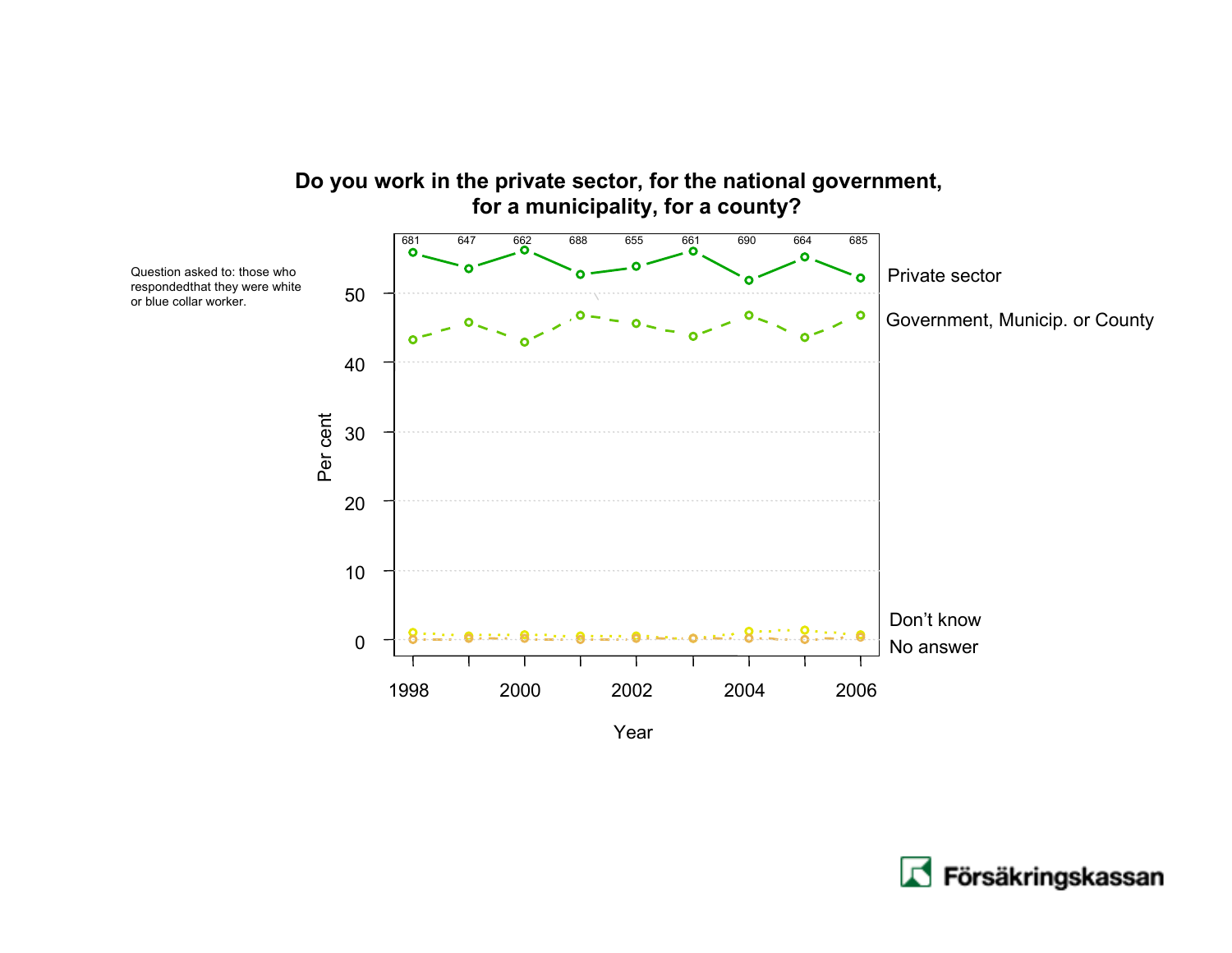

- LO (the Trade Union Confederation) "Blue collar"

- TCO (the Confederation of Salaried Employees) "White collar"

- SACO (the Confederation of Professional Employees) "White collar"

Year

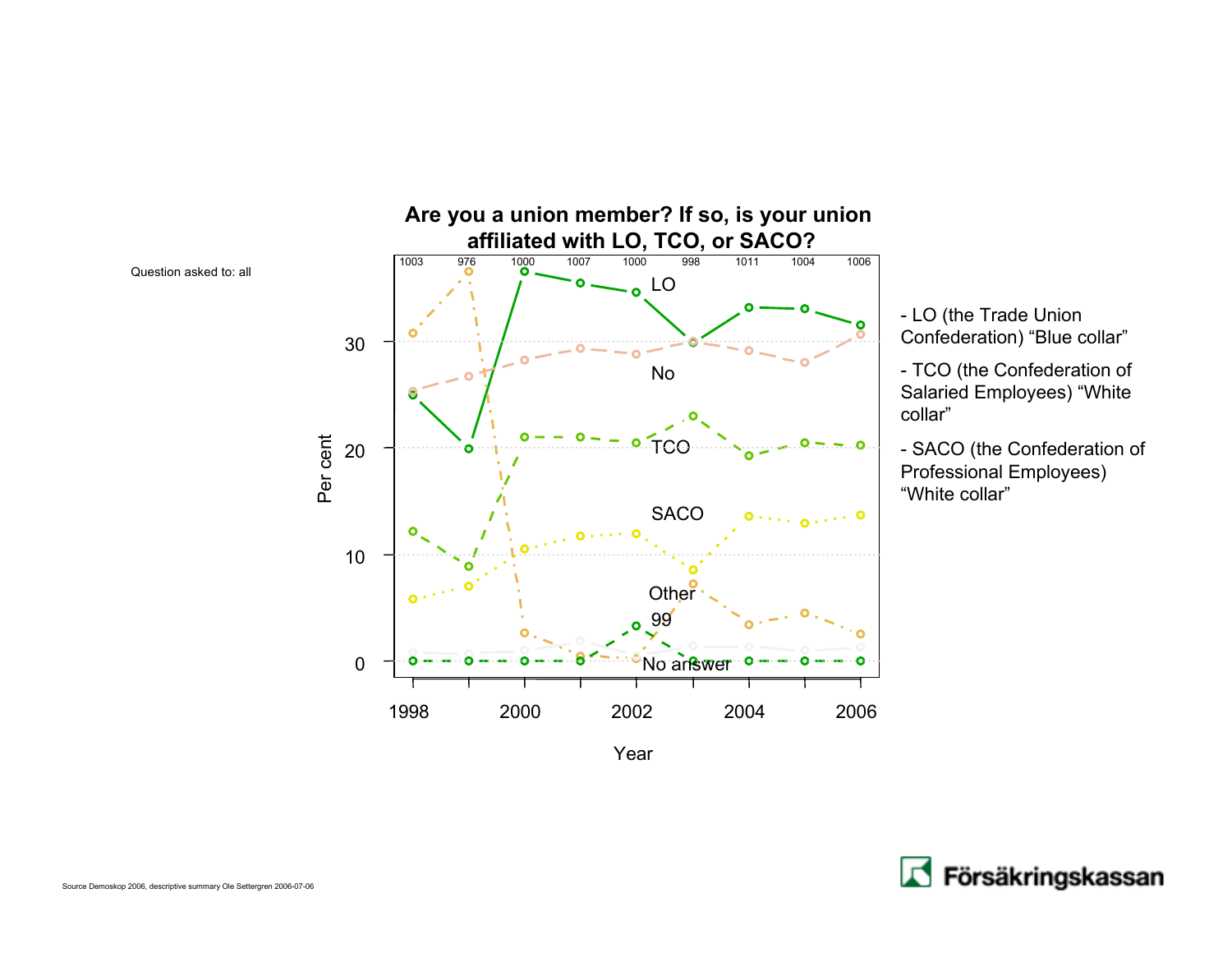

#### **What is your education?**

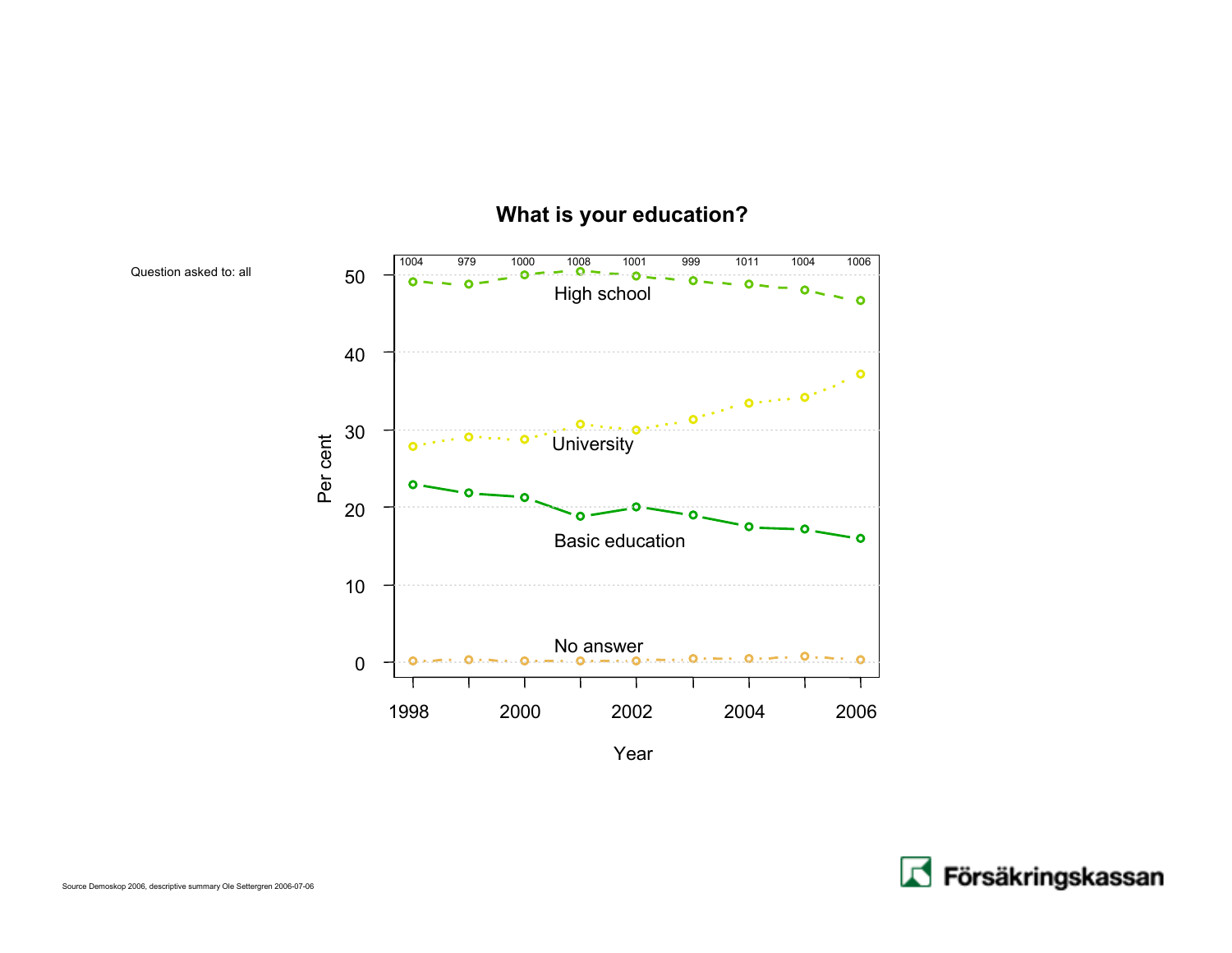

#### **What is the total monthly income of your household before taxes?**

Year

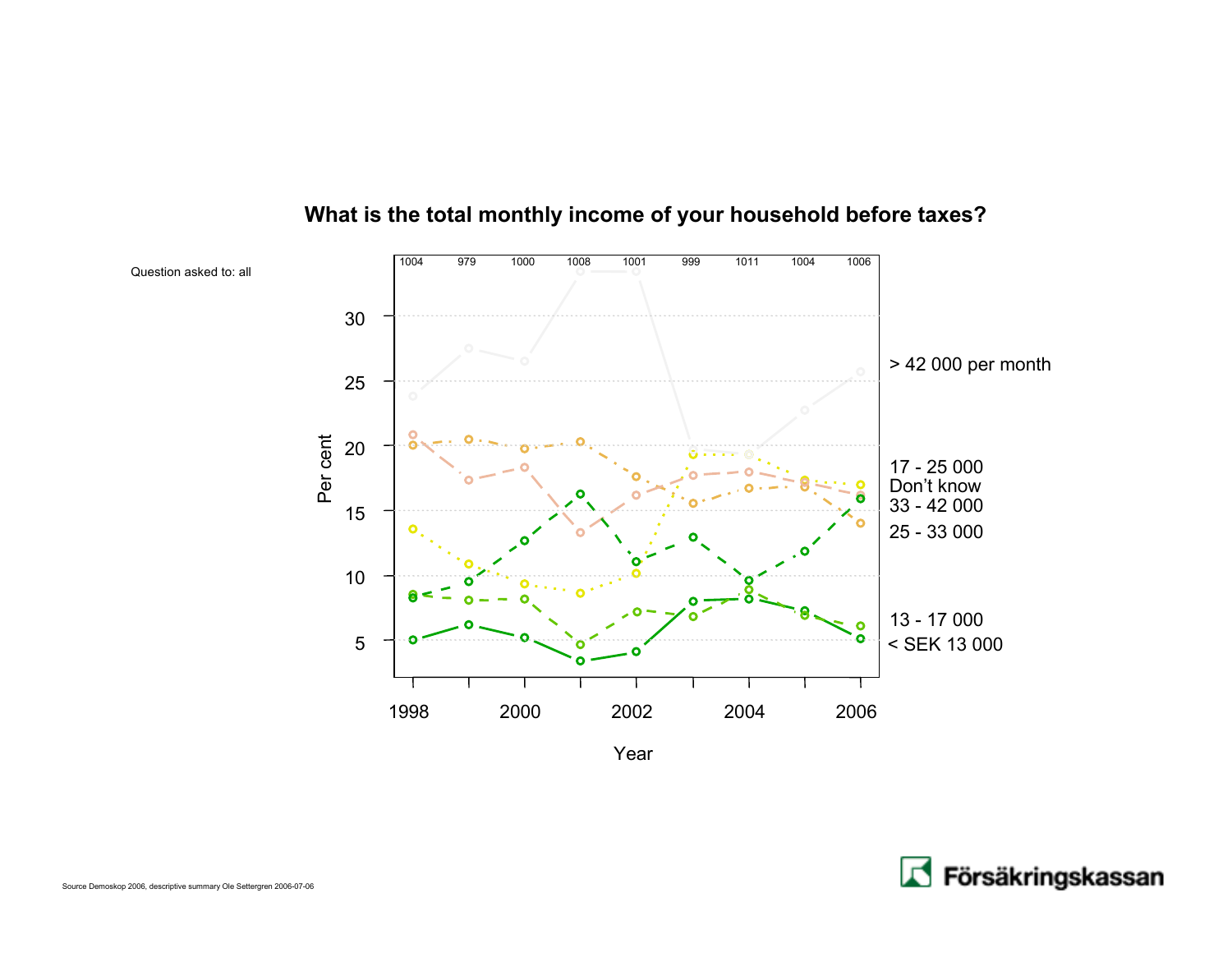

#### **What is your personal income before taxes?**